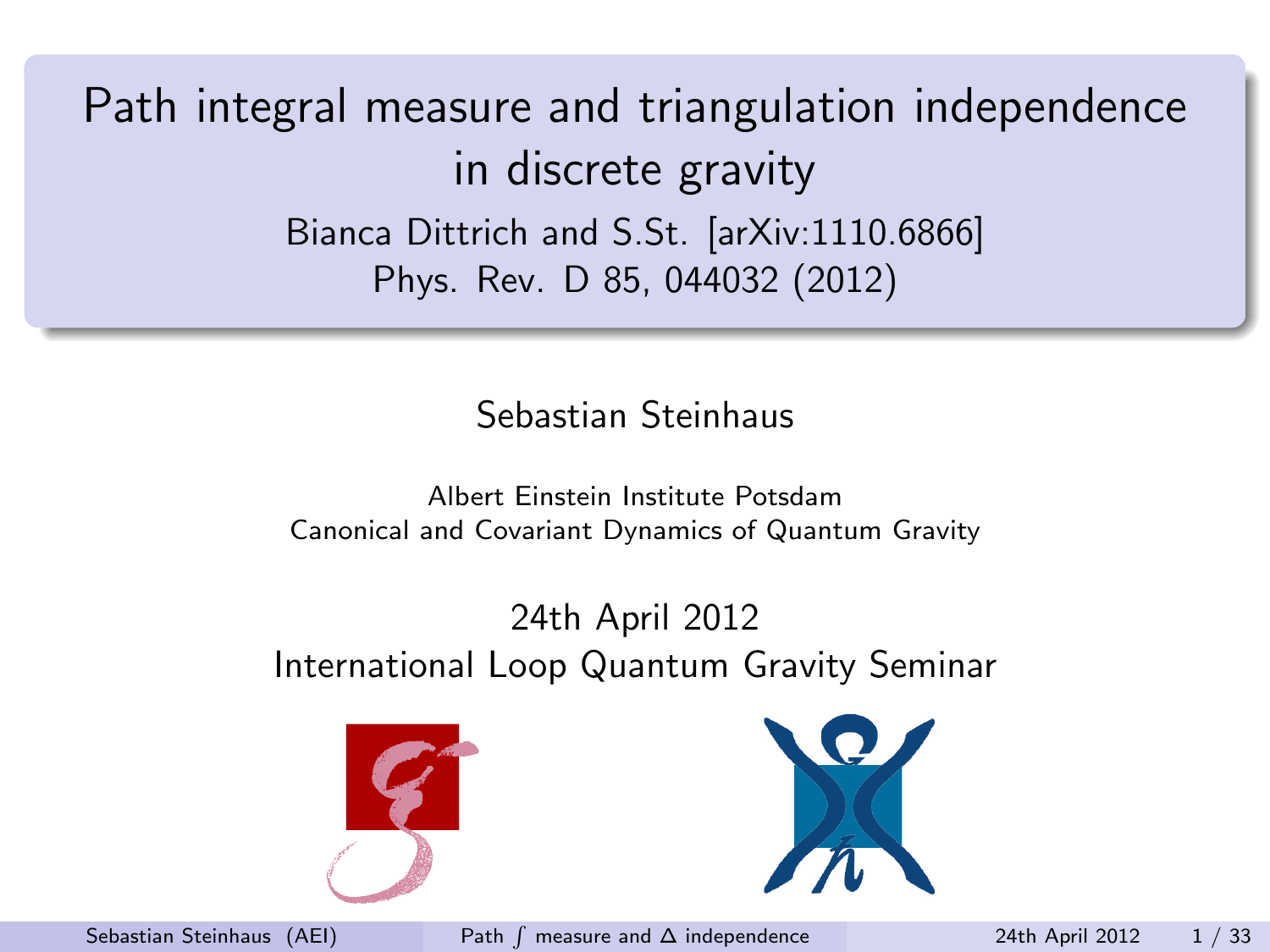# Introduction



Necessary to better understand relation between discrete and continuous geometries.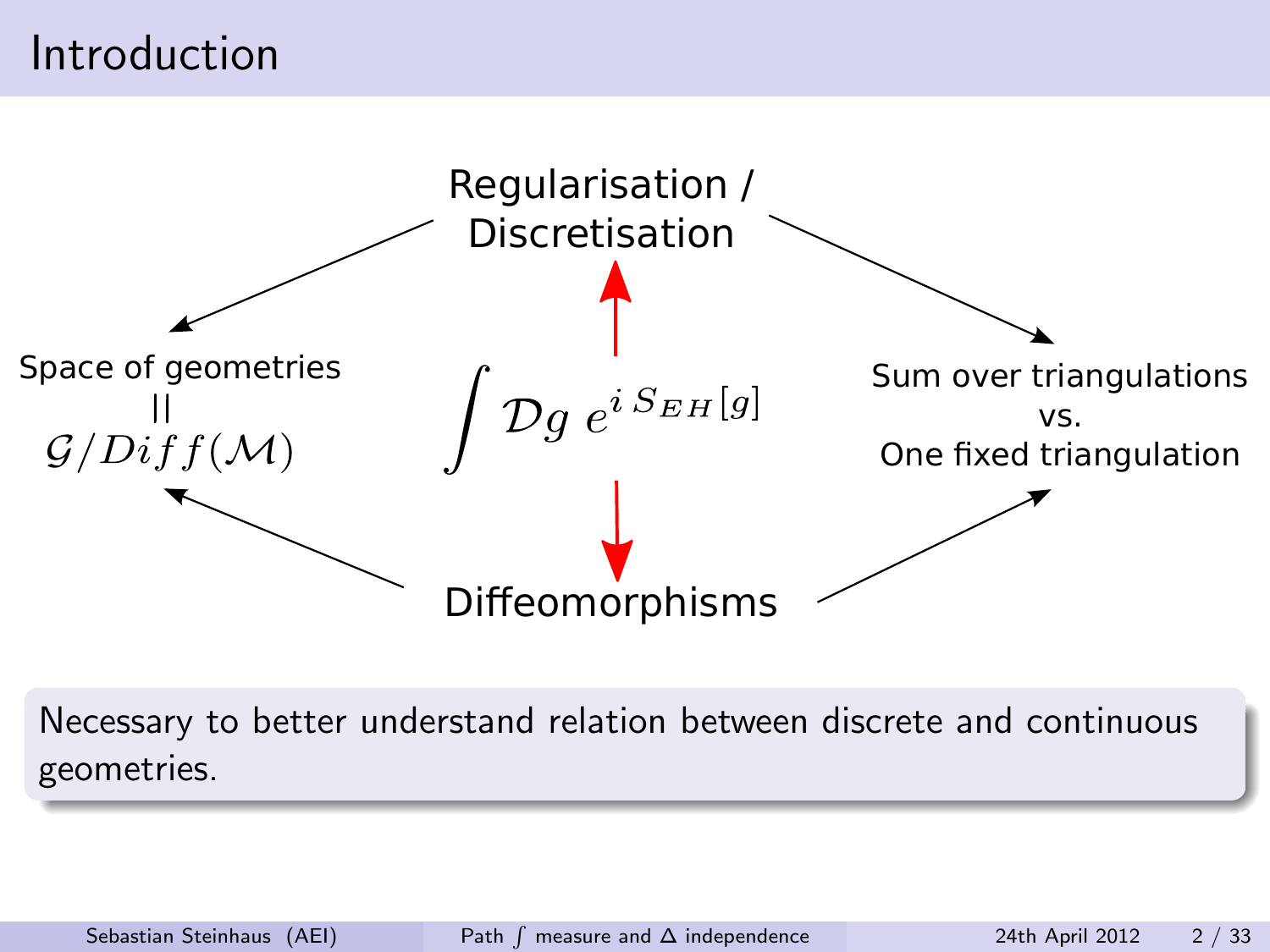# Measure in Euclidean Regge Calculus

Discretization of the (formal) continuum path integral [Hamber, Williams '99]:

$$
I_{disc} = \int \prod_{e} dl_e^2 \prod_{\Delta} V_{\Delta}^{\alpha} \exp\{-S_R\} \quad , \tag{1}
$$

where  $\alpha$  is a priori unknown.

Some ansätze are non-local [Lund, Regge '74 (unpublished)]:

$$
I_{RL} = \int \prod_{e} dl_e^2 \prod_{\Delta} \sqrt{\det(G_{ee'})} \exp\{-S_R\} \quad , \tag{2}
$$

where  $G_{\rho\rho\sigma}$  is the discretised De-Witt super metric.

#### Teaser

By requiring triangulation independence of the path integral, we will obtain a measure similar to the asymptotics of spin foam models!

Sebastian Steinhaus (AEI)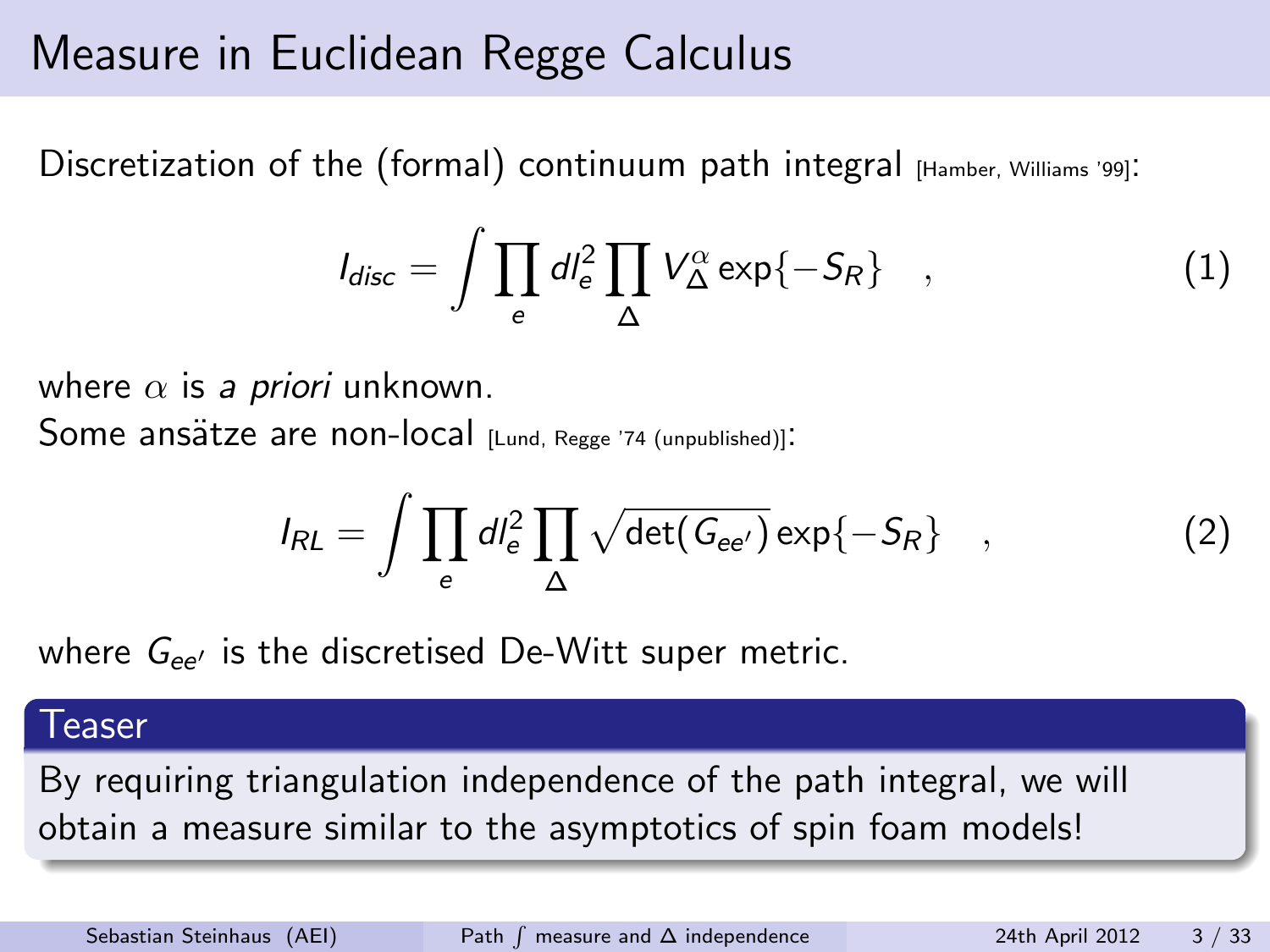# Outline

### **[Motivation](#page-4-0)**

2 [Linearised Regge Calculus](#page-8-0)

#### 3 [3D Regge](#page-13-0)

- $\bullet$  [3 2 move](#page-14-0)
- $\bullet$  [4 1 move](#page-17-0)



- 
- $\bullet$  [4-2 and 5-1 move](#page-20-0)
- [3-3 move](#page-26-0)

### 5 [Conclusion and Outlook](#page-29-0)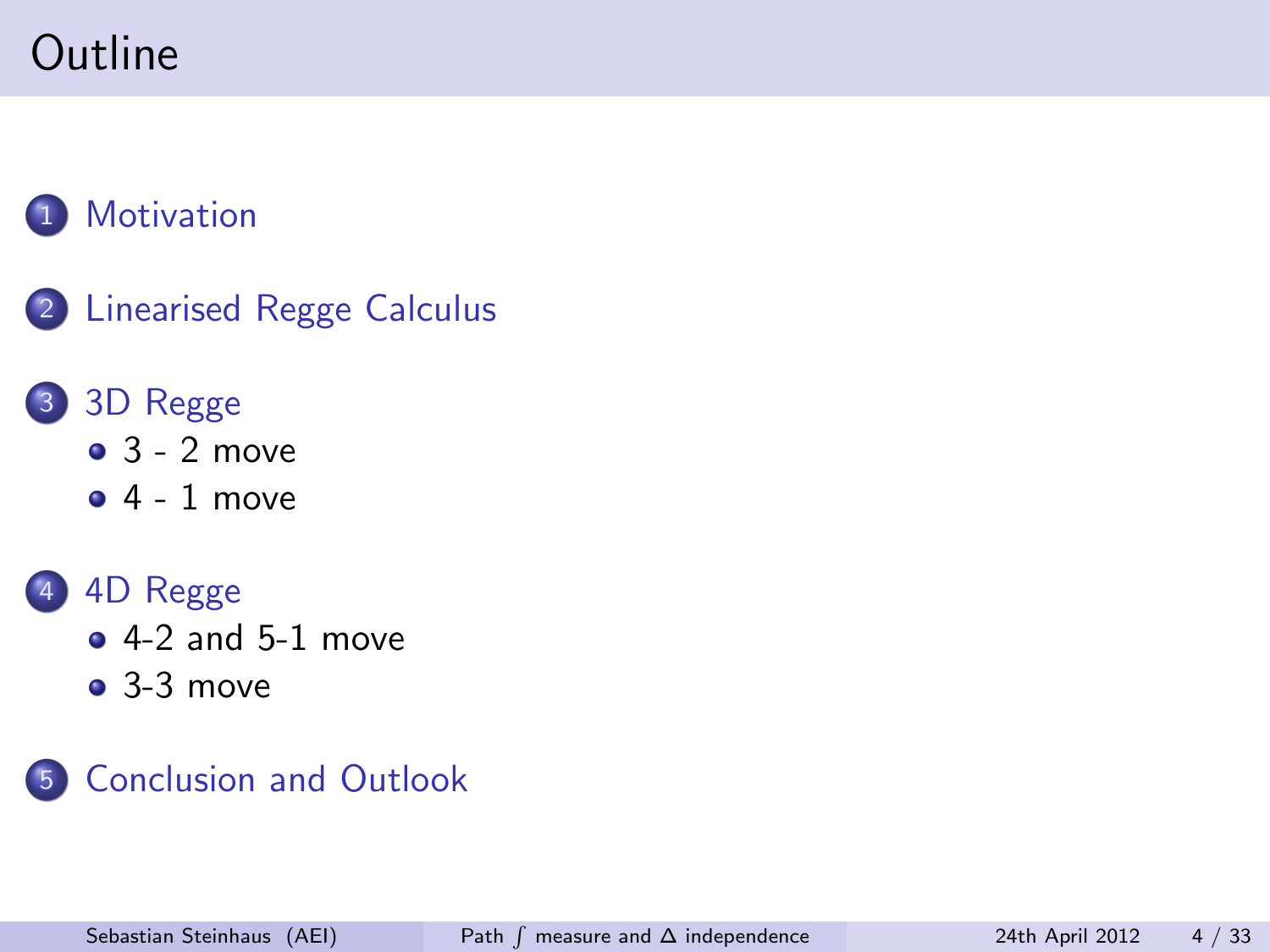# Symmetries in the discrete

In general, discretisations break the symmetries (Diffeomorphisms in GR) of the continuous theory.

Example: 1D parametrised particle

<span id="page-4-0"></span>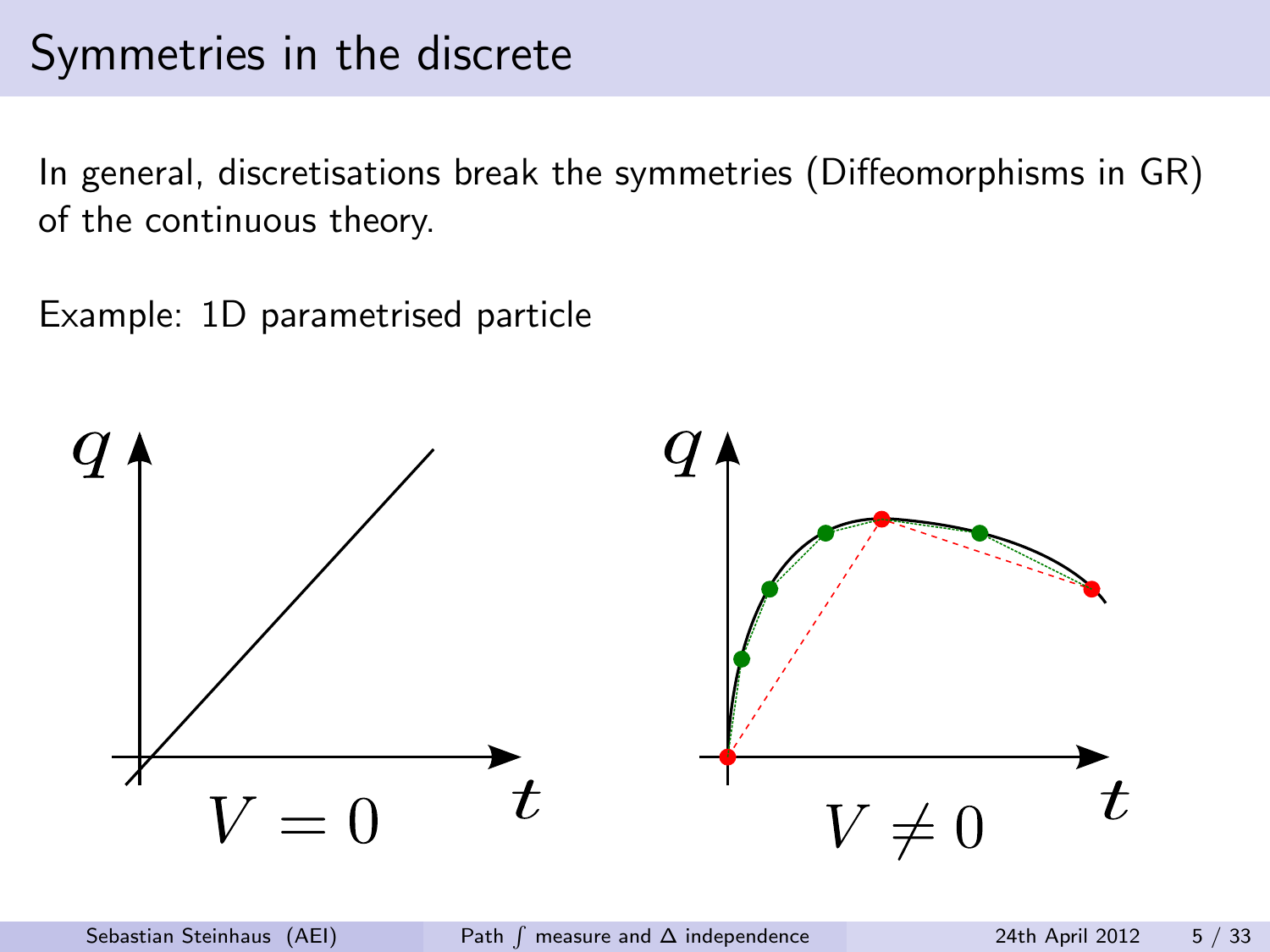# Perfect Discretisation

One can construct discretisations that respect the continuous symmetries:

- **Parametrised Particle [Marsden, West '01]**
- **•** Regge Calculus without Cosmological constant [Hamber, Williams '81]
- **•** Regge Calculus with Cosmological constant [Bahr, Dittrich '09]

Discrete (diffeomorphism) symmetries are realized by vertex translations.

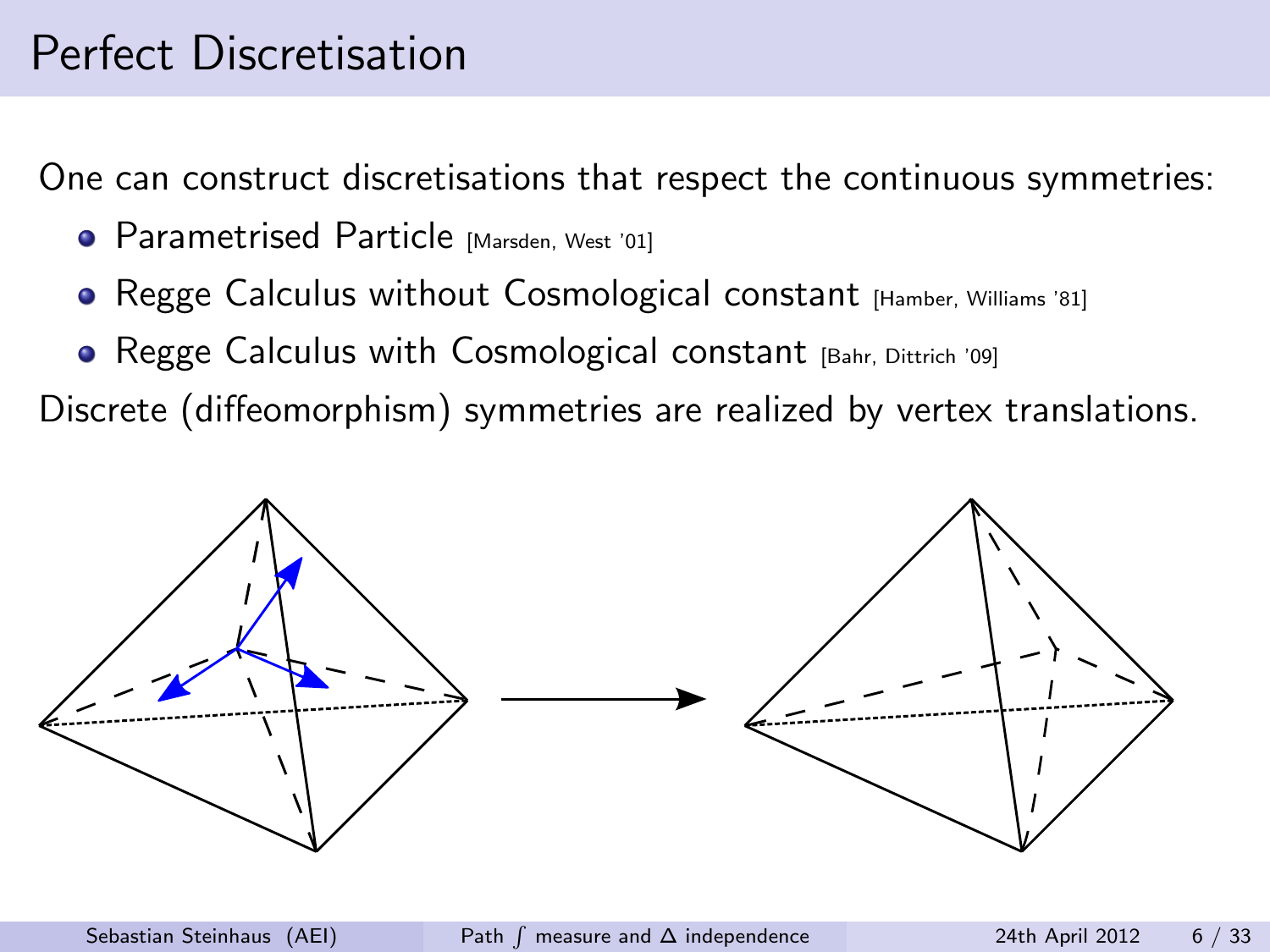# Why triangulation independence? [Bahr, Dittrich, St. '11]

Discretised 1D parametrised (quantum) (an)harmonic oscillator:

- Wilsonian Renormalisation Group Procedure
	- $\rightarrow$  flows towards fixed point
- **•** Fixed Point: Reparametrisation invariant!
- Starting from a discretisation invariant under vertex translations:  $\implies$  discretisation independence



Reparametrisation invariance  $\iff$  Triangulation independence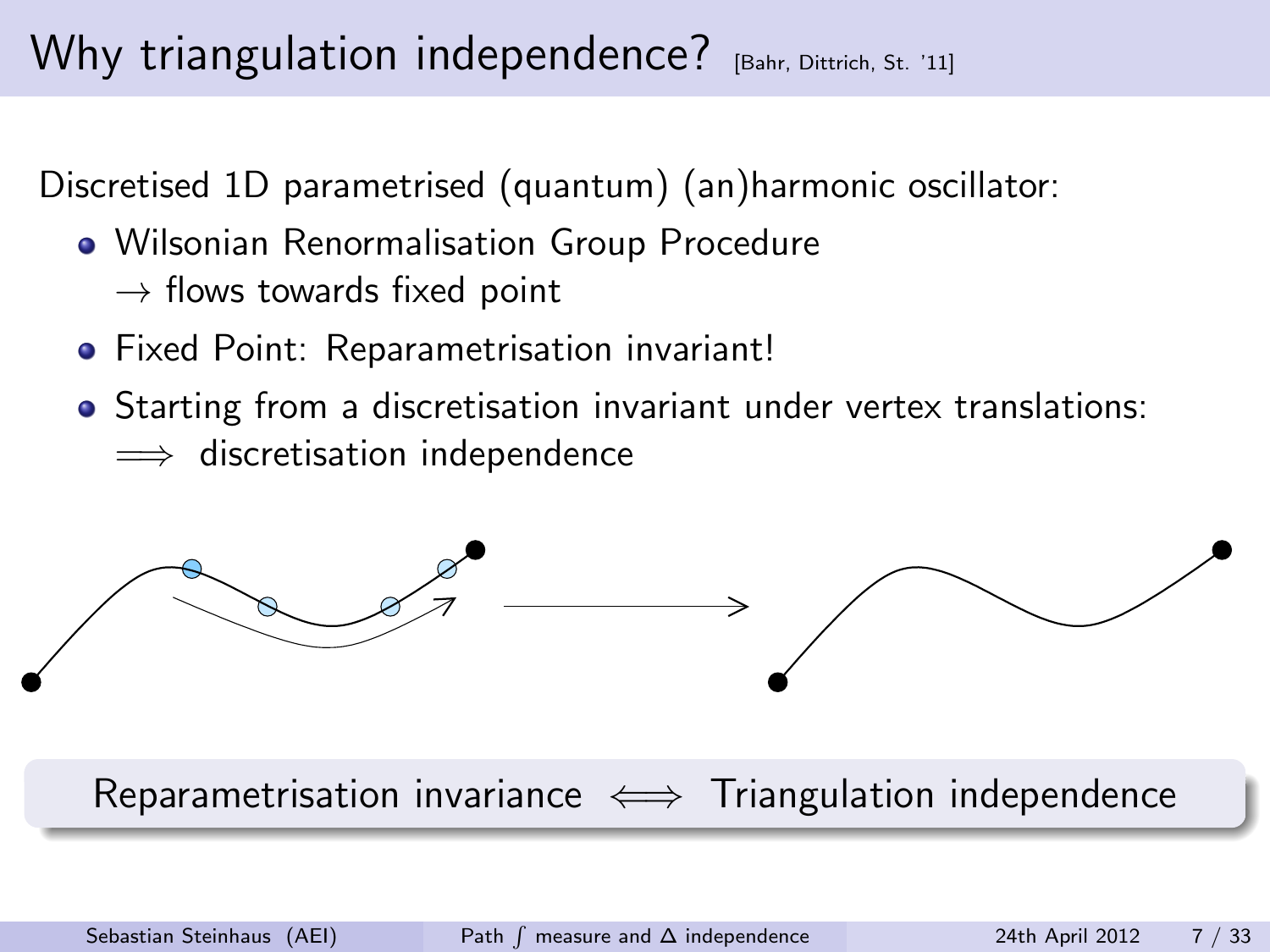# Triangulation independence in discrete gravity [Pachner '91]

Question: Assign same (path integral) amplitude to different triangulations of the same manifold?

Triangulations of the same manifold are related by a series of Pachner moves:



#### Goal

Achieve triangulation independence by requiring invariance under Pachner moves.

Sebastian Steinhaus (AEI) Path P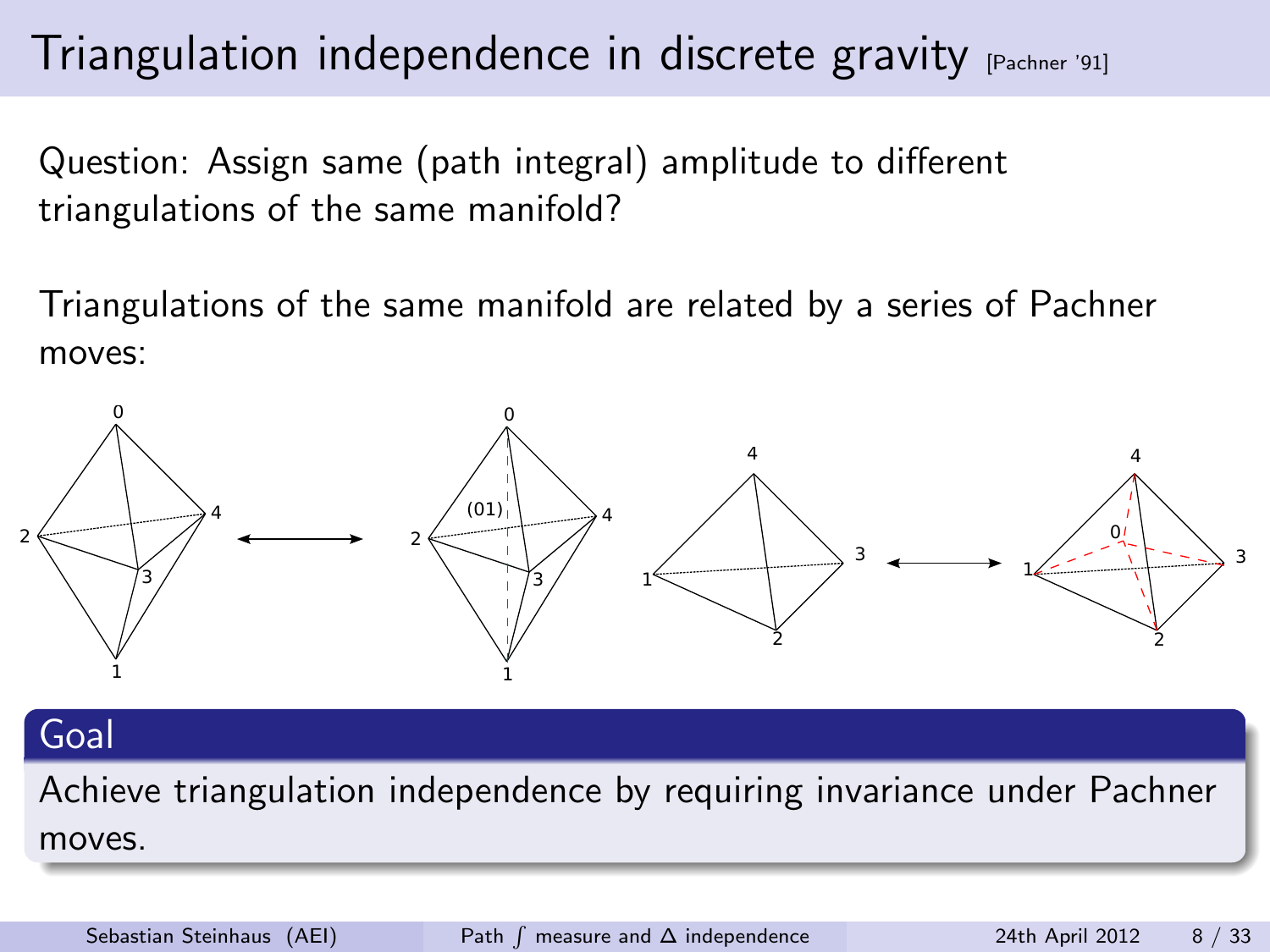# <span id="page-8-0"></span>Linearised Regge Calculus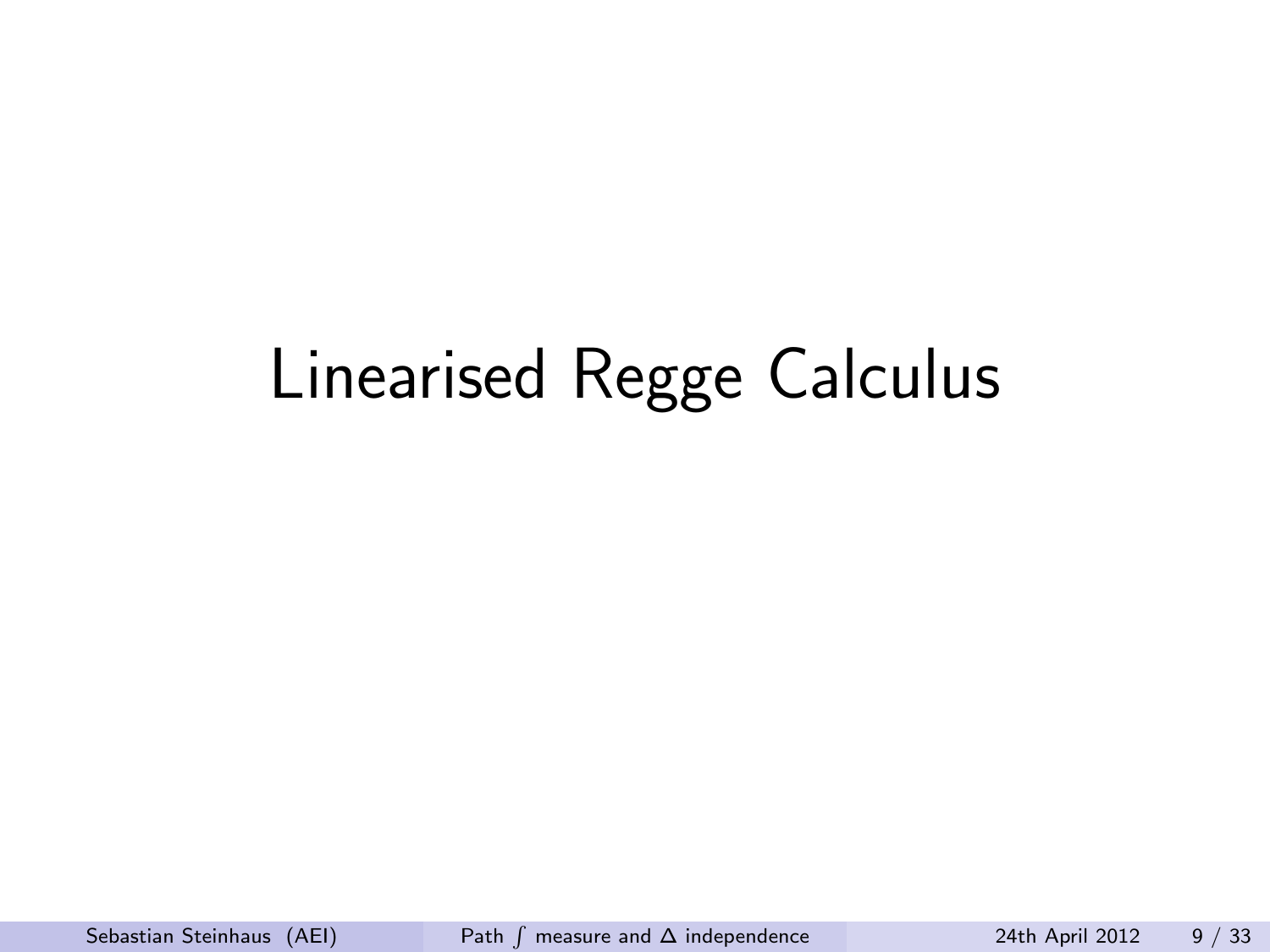# Euclidean Path integral

Euclidean path integral for a Regge discretisation of 3D or 4D triangulation:  $\mathbf{r}$ 

$$
\int_{l_e|_{e\subset\partial M}} \prod_{e\subset \text{bulk}} dl_e \ \mu(l_e) \ \exp\{-S\} \tag{3}
$$

where  $S$  is given by:

$$
S := -\sum_{h \subset \text{bulk}} V_h \underbrace{\left(2\pi - \sum_{\sigma^D \supset h} \theta_h^{(\sigma^D)}\right)}_{=: \omega_h^{(\text{bulk})}} - \sum_{h \subset \text{bdry}} V_h \underbrace{\left(\pi - \sum_{\sigma^D \supset h} \theta_h^{(\sigma^D)}\right)}_{=: \omega_h^{(\text{bdry})}} \tag{4}
$$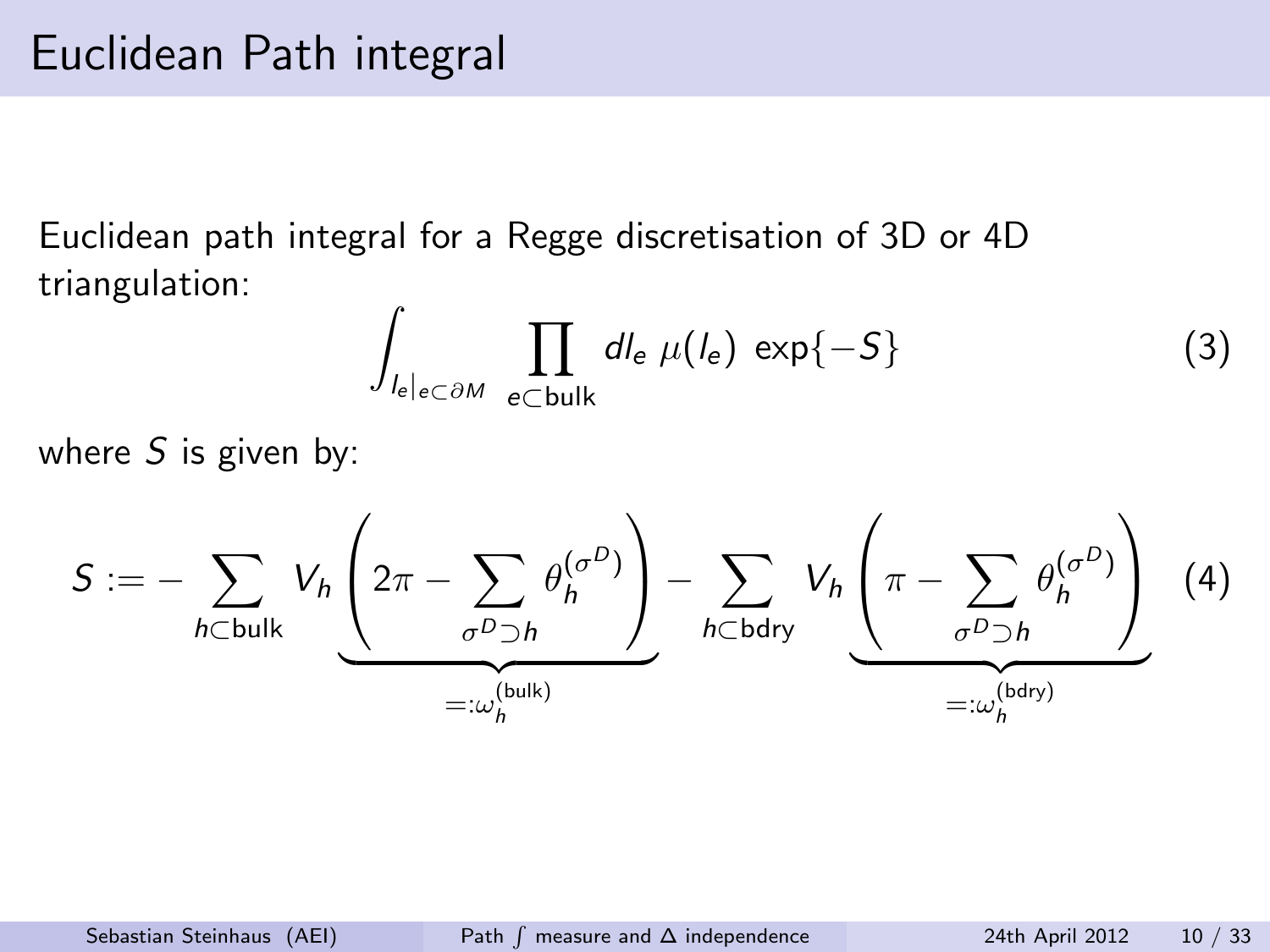# Linearising Regge

To circumvent generalised triangle inequalities, we linearise around a classical background solution  $l_{\rm e}^{(0)}$  and integrate over perturbations  $\lambda_{\rm e}$ :

$$
l_e = l_e^{(0)} + \lambda_e \tag{5}
$$

The action expanded up to second order in  $\lambda_e$ :

$$
S = S^{(0)}\Big|_{l_e=l_e^{(0)}} + \underbrace{\frac{\partial S}{\partial l_e}\Big|_{l_e=l_e^{(0)}}}_{=0} \lambda_e + \frac{1}{2} \frac{\partial^2 S}{\partial l_e \partial l_{e'}}\Big|_{l_e=l_e^{(0)}} \lambda_e \lambda_{e'}
$$
(6)

where

$$
\frac{\partial S}{\partial l_e} = -\sum_{h \supset e} \frac{\partial V_h}{\partial l_e} \omega_h = 0 \tag{7}
$$

is the Regge equation of motion for the edge  $l_e$ .

Sebastian Steinhaus (AEI)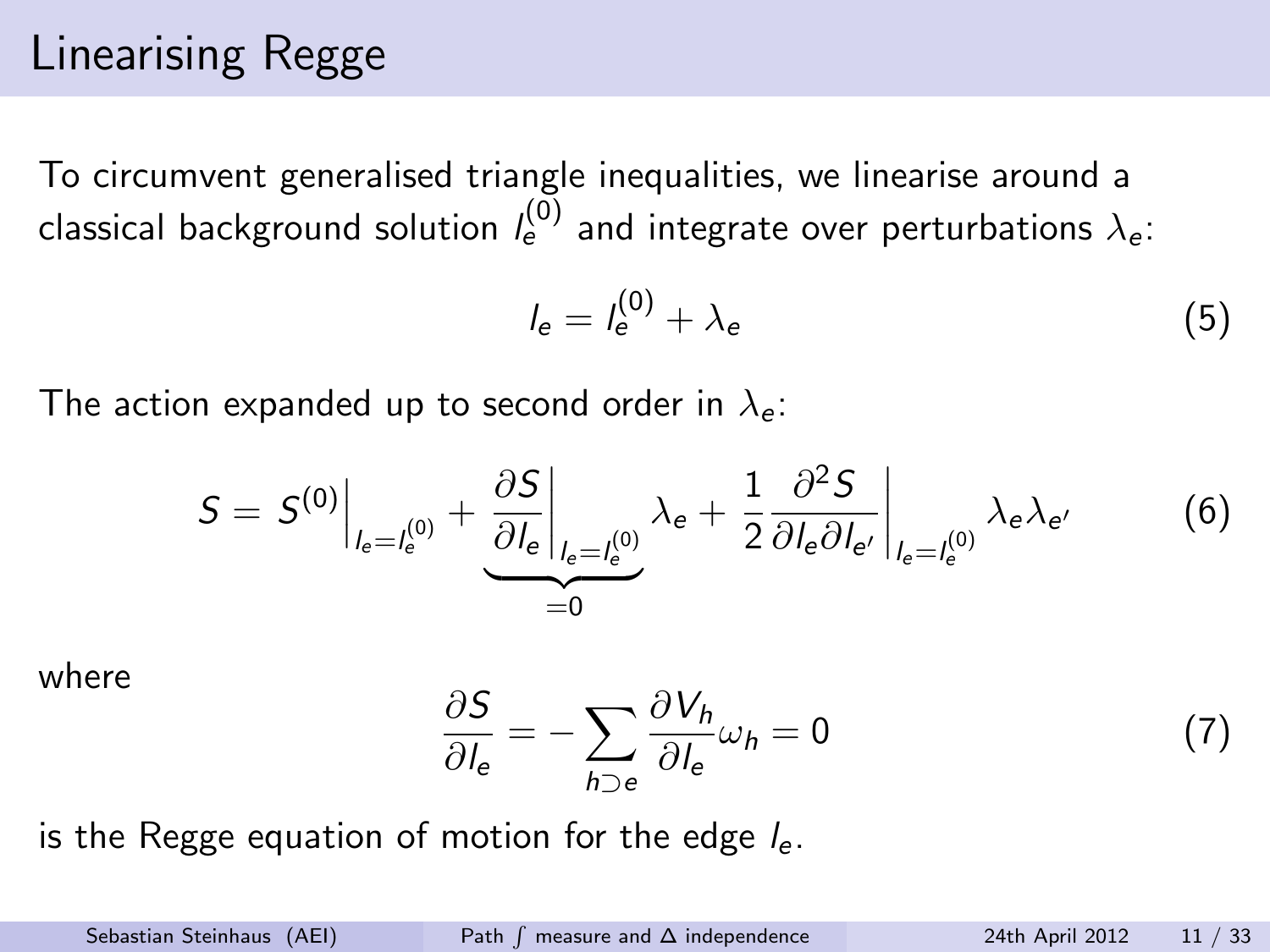The components of the Hessian are given by:

3D:  
\n
$$
\frac{\partial^2 S}{\partial l_e \partial l_{e'}} = -\frac{\partial \omega_e}{\partial l_{e'}}
$$
\n(8)  
\n4D:  
\n
$$
\frac{\partial^2 S}{\partial l_e \partial l_{e'}} = -\sum_h \frac{\partial A_h}{\partial l_{e'}} \frac{\partial \omega_h}{\partial l_e} - \sum_{h \subset \text{bulk}} \frac{\partial^2 A_h}{\partial l_e \partial l_{e'}} \omega_h^{(\text{bulk})} - \sum_{h \subset \text{bdry}} \frac{\partial^2 A_h}{\partial l_e \partial l_{e'}} \omega_h^{(\text{bdry})} (9)
$$

So in both cases one has to compute  $\frac{\partial \omega_h}{\partial l_e}$ .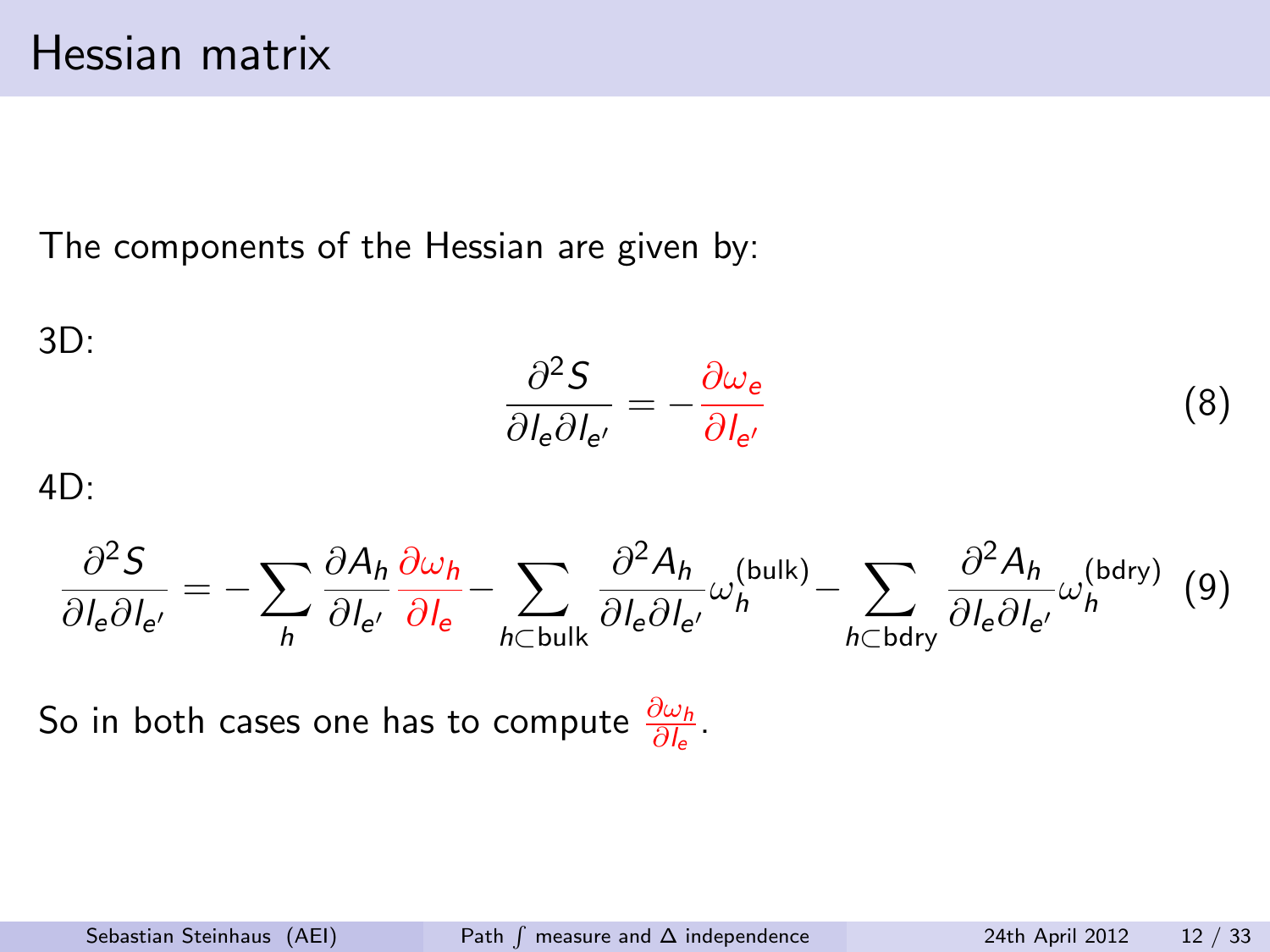# Computing  $\frac{\partial \omega_h}{\partial l_e}$

Exact formula for  $\frac{\partial \theta_h}{\partial l_e}$  (for one D-simplex): [Dittrich, Freidel, Speziale '07]

<span id="page-12-0"></span>
$$
\frac{\partial \tilde{\theta}_{kl}}{\partial l_{hm}} = \frac{1}{D^2} \frac{l_{hm}}{\sin(\tilde{\theta}_{kl})} \frac{V_h V_m}{V^2} \left( \cos(\tilde{\theta}_{kh}) \cos(\tilde{\theta}_{ml}) + \cos(\tilde{\theta}_{km}) \cos(\tilde{\theta}_{hl}) + \\ + \cos(\tilde{\theta}_{kl}) \left( \cos(\tilde{\theta}_{kh}) \cos(\tilde{\theta}_{km}) + \cos(\tilde{\theta}_{lh}) \cos(\tilde{\theta}_{lm}) \right) \right)
$$
(10)

#### Shortcut:

**Eq.** (10) for 
$$
(kl) = (hm)
$$
:  $\frac{\partial \tilde{\theta}_{kl}}{\partial l_{kl}} = \frac{1}{D(D-1)} \frac{l_{kl} V_{kl}}{V}$ 

- ∂l  $\frac{\partial l}{\partial l'}$  under the condition that the  $D+1$  volume of the Pachner complex vanishes. [Korepanov '00, '01]
- Exterior curvature angles equal before and after Pachner move.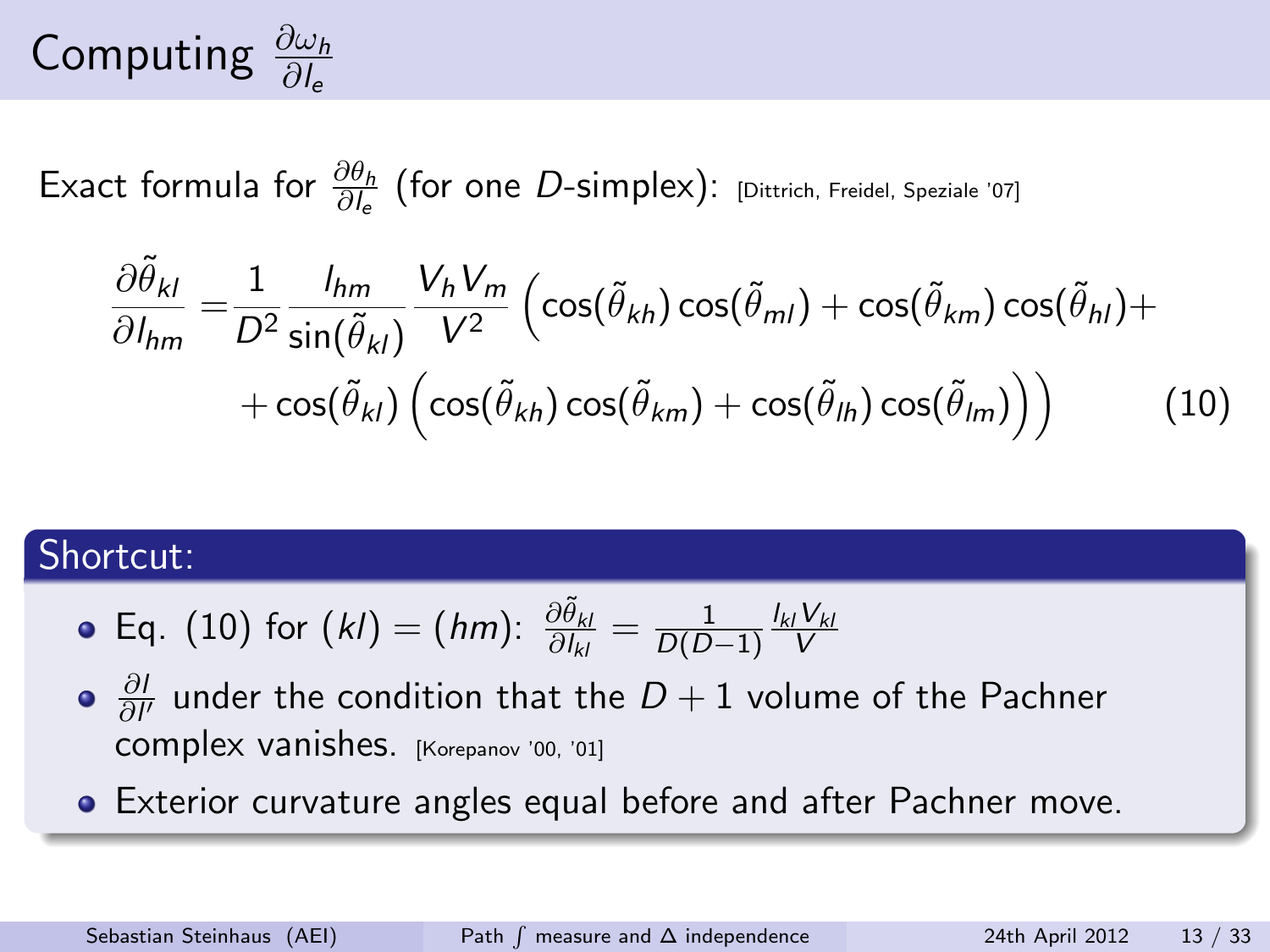# <span id="page-13-0"></span>3D Regge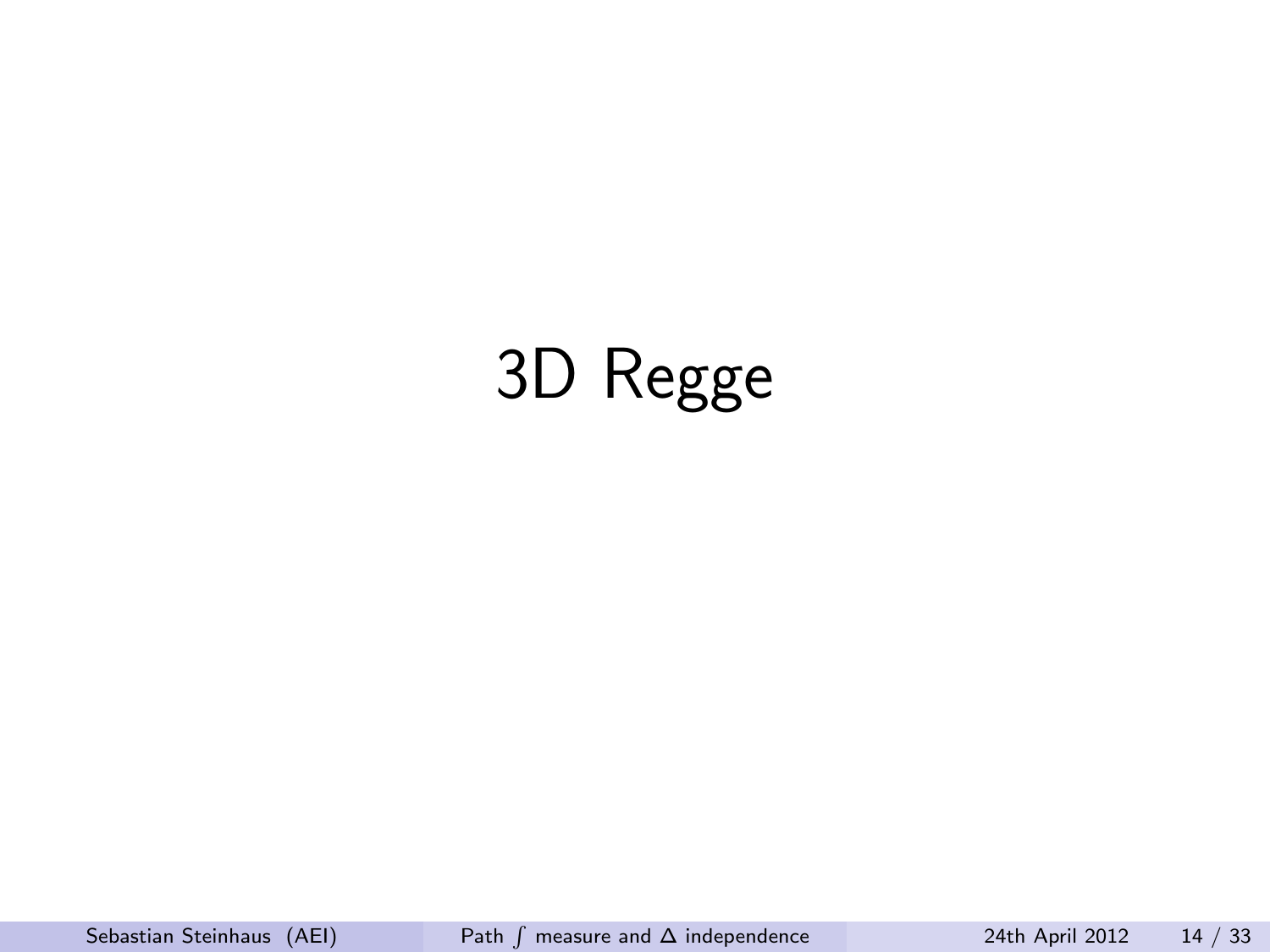# 3-2 Pachner move



- One dynamical edge (01).
- <span id="page-14-0"></span> $\mathit{l}_{01}^{(0)}$  is uniquely determined by the boundary data, such that  $\omega_{01}=0.$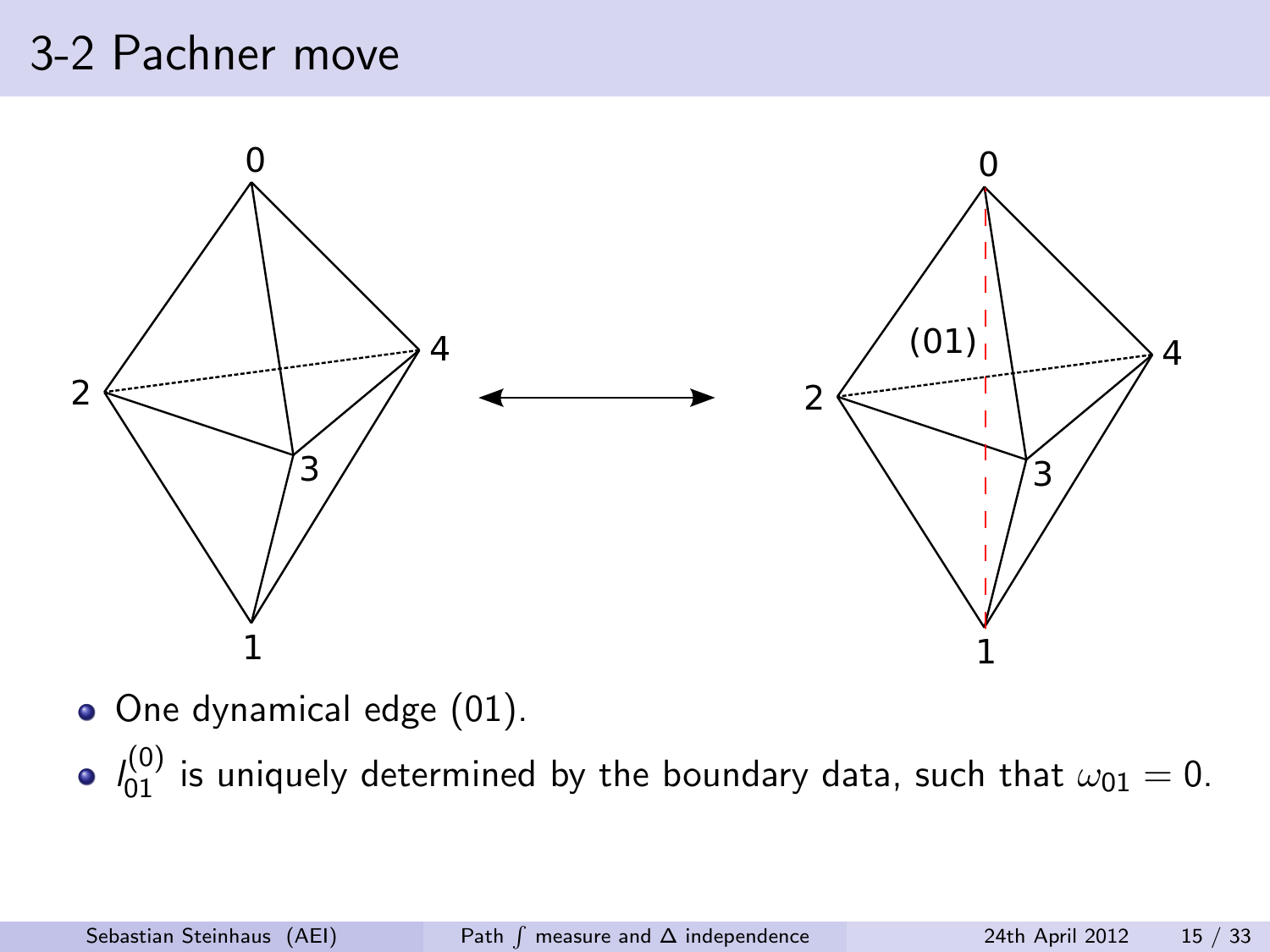With the ingredients mentioned above, one obtains:

Hessian matrix for 3 – 2 move:  
\n
$$
H_{(ij),(km)}^{(3)} = H_{(ij),(km)}^{(2)} + (\pm 1) \frac{I_{ij}I_{km}}{6} \frac{V_{\bar{i}}V_{\bar{j}}V_{\bar{k}}V_{\bar{m}}}{\prod_{n}V_{\bar{n}}}
$$
\n(11)

- <span id="page-15-0"></span>• Additional term in [\(11\)](#page-15-0) only contains volumes and edge lenghts.
- Solving e.o.m. for  $\lambda_{01}$  addtional term in [\(11\)](#page-15-0) vanishes.  $\implies$  Action is invariant under  $3 - 2$  move.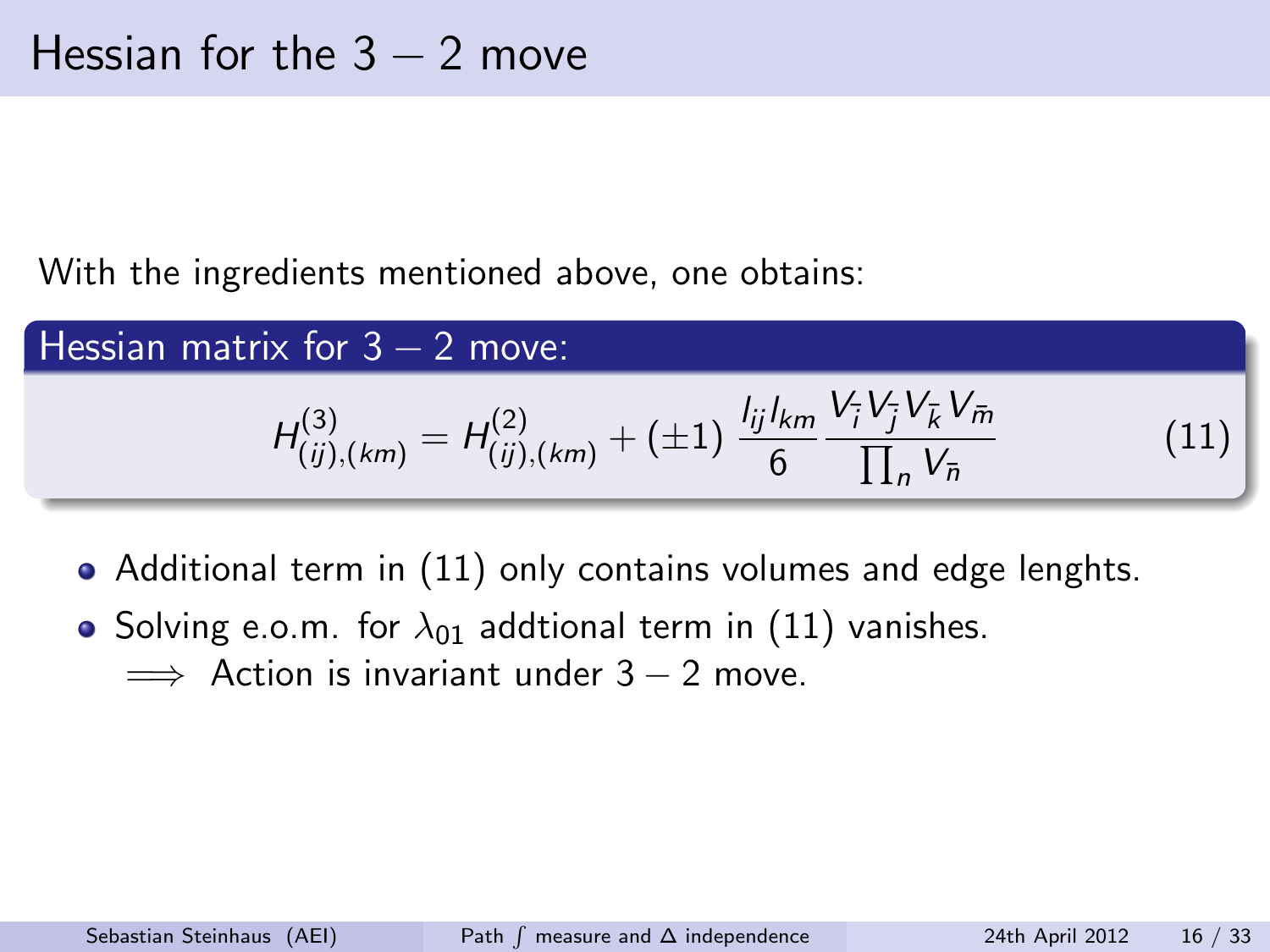## Path integral for the 3-2 Pachner move

$$
P_{3-2} = \int d\lambda_{01} \,\mu(I) \exp\left[-\sum_{(ij),(km)} \frac{1}{2} H_{(ij),(km)}^{(3)} \lambda_{ij} \lambda_{km}\right] \tag{12}
$$

#### Invariance under 3-2 Pachner move

 $\bullet$  The action is invariant under the  $3 - 2$  Pachner move:

$$
P_{3-2} \propto \exp \left[ - \sum_{(ij) \neq (01), (km) \neq (01)} \frac{1}{2} H_{(ij),(km)}^{(2)} \lambda_{ij} \lambda_{km} \right]
$$
(13)

• The measure  $\mu(I)$  is invariant if

$$
\mu(I) = \frac{\prod_{e} \frac{I_e}{\sqrt{12\pi}}}{\prod_{\tau} \sqrt{V_{\tau}}}
$$
\n(14)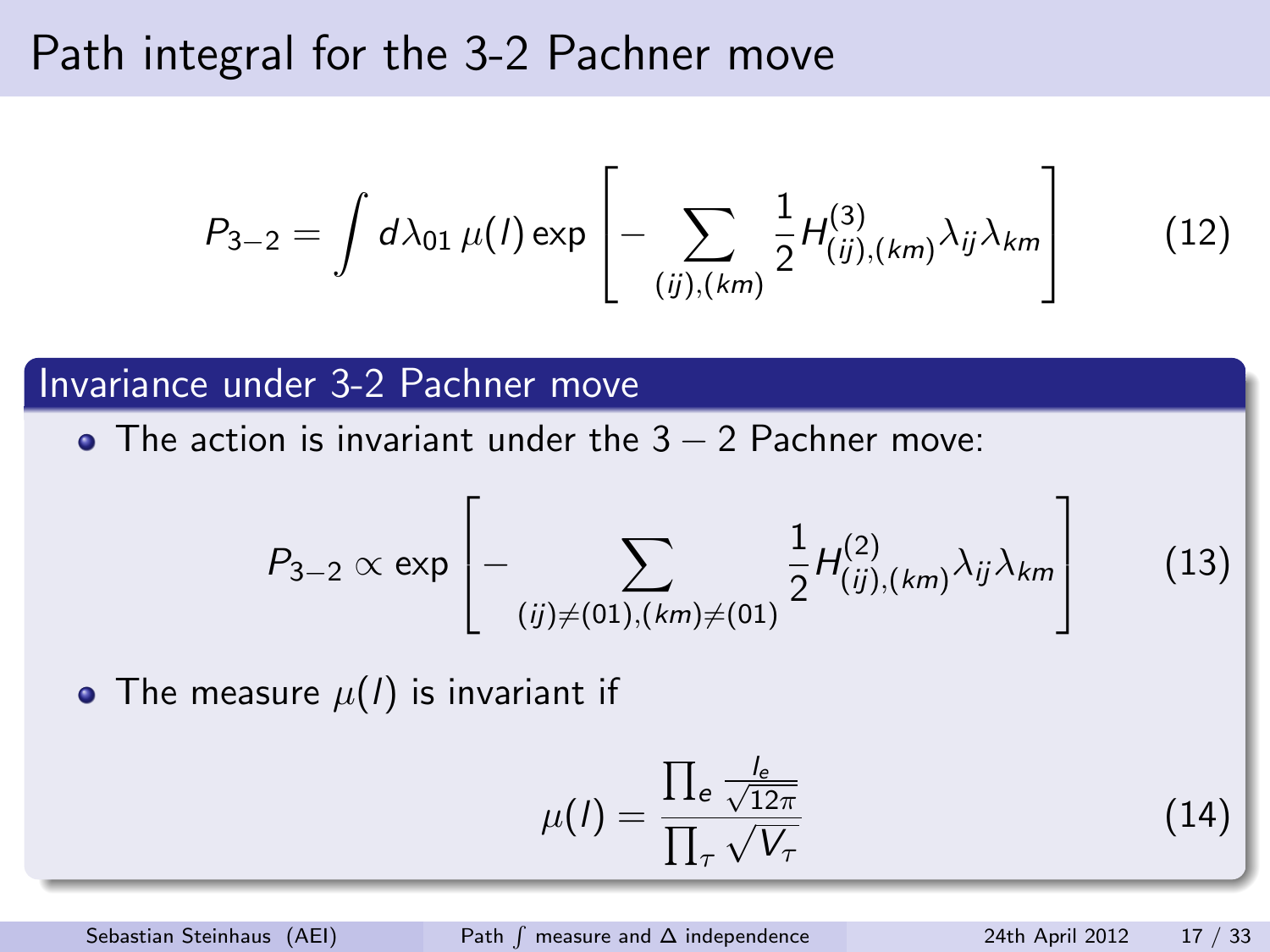# The 4-1 move



#### **Obstacles**

• 3 gauge degrees of freedom

<span id="page-17-0"></span> $H_{(0)}^{(4)}$  $\binom{1(4)}{(0i),(0i)}$  has the wrong sign - conformal mode problem [Gibbons, Hawking, Perry '78]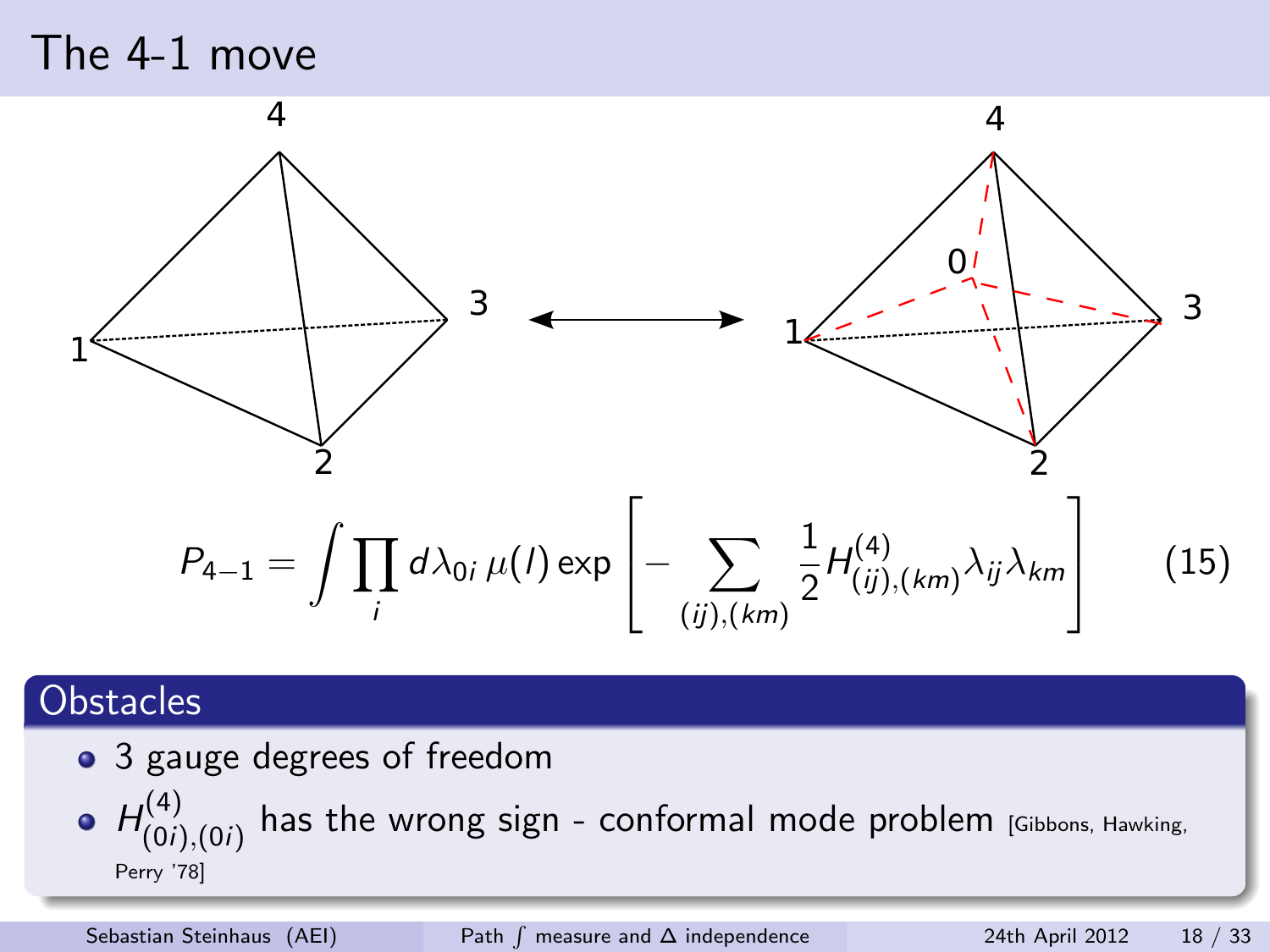## Path integral for the 4-1 Pachner move

Using the same  $\mu(I)$  from the 3 – 2 move, we obtain

$$
P_{4-1} = \frac{\prod_b \frac{l_b}{\sqrt{12\pi}}}{\sqrt{V_0}} \exp\left[-\sum_{b,b'} H_{b,b'}^{(1)} \lambda_b \lambda_{b'}\right] \underbrace{\int \frac{\prod_{i\neq 1} \frac{l_{0i}}{\sqrt{12\pi}} d\lambda_{0i}}{V_{\bar{1}}}}_{\text{Infinitesimal 3D volume element}} \tag{16}
$$

#### Summary 4-1 move

- Action is invariant.
- 3 gauge degrees of freedom (corresponding to a 3D volume).
- Measure  $\mu(I)$  also invariant.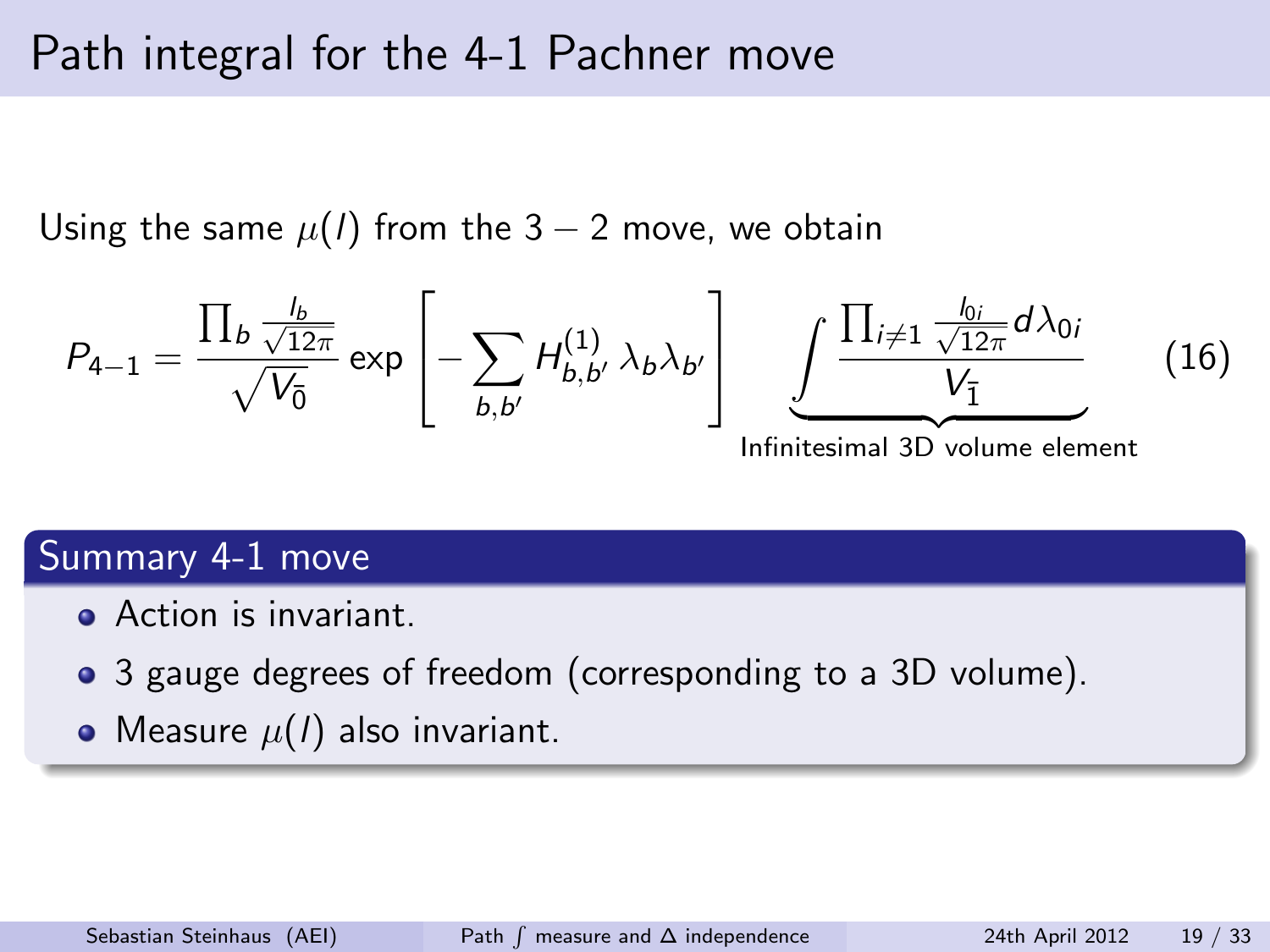# Summary 3D Regge

• The path integral

$$
P = \int \prod_{e \subset \text{bulk}} d\lambda_e \,\mu(I) \exp\left[-\sum_{e,e'} H_{e,e'} \lambda_e \lambda_{e'}\right] \tag{17}
$$

is triangulation independent.

• The Hessian is of the simple form (for the  $s - t$  Pachner move,  $s > t$ ):

$$
H_{(ij),(km)}^{(s)} = H_{(ij),(km)}^{(t)} + (\pm 1) \frac{I_{ij}I_{km}}{6} \frac{V_{\bar{i}}V_{\bar{j}}V_{\bar{k}}V_{\bar{m}}}{\prod_{v}V_{\bar{v}}}
$$
(18)

• The invariant measure is given by

$$
\mu(I) = \frac{\prod_{e} \frac{I_e}{\sqrt{12\pi}}}{\prod_{\tau} \sqrt{V_{\tau}}} \tag{19}
$$

Agrees with Ponzano-Regge Asymptotics!

Sebastian Steinhaus (AEI)

Path  $\int$  measure and  $\Delta$  independence 24th April 2012 20 / 33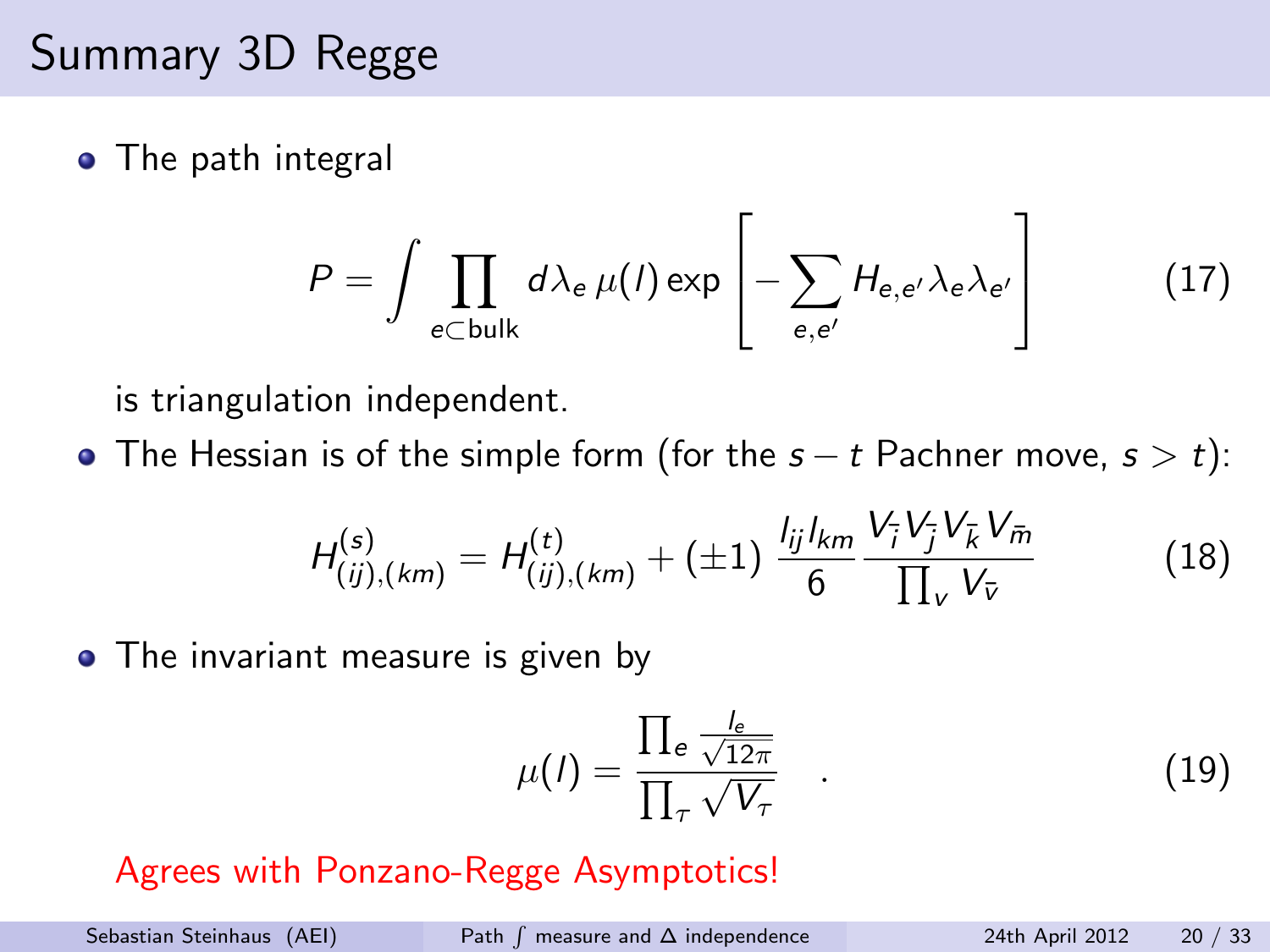# <span id="page-20-0"></span>4D Regge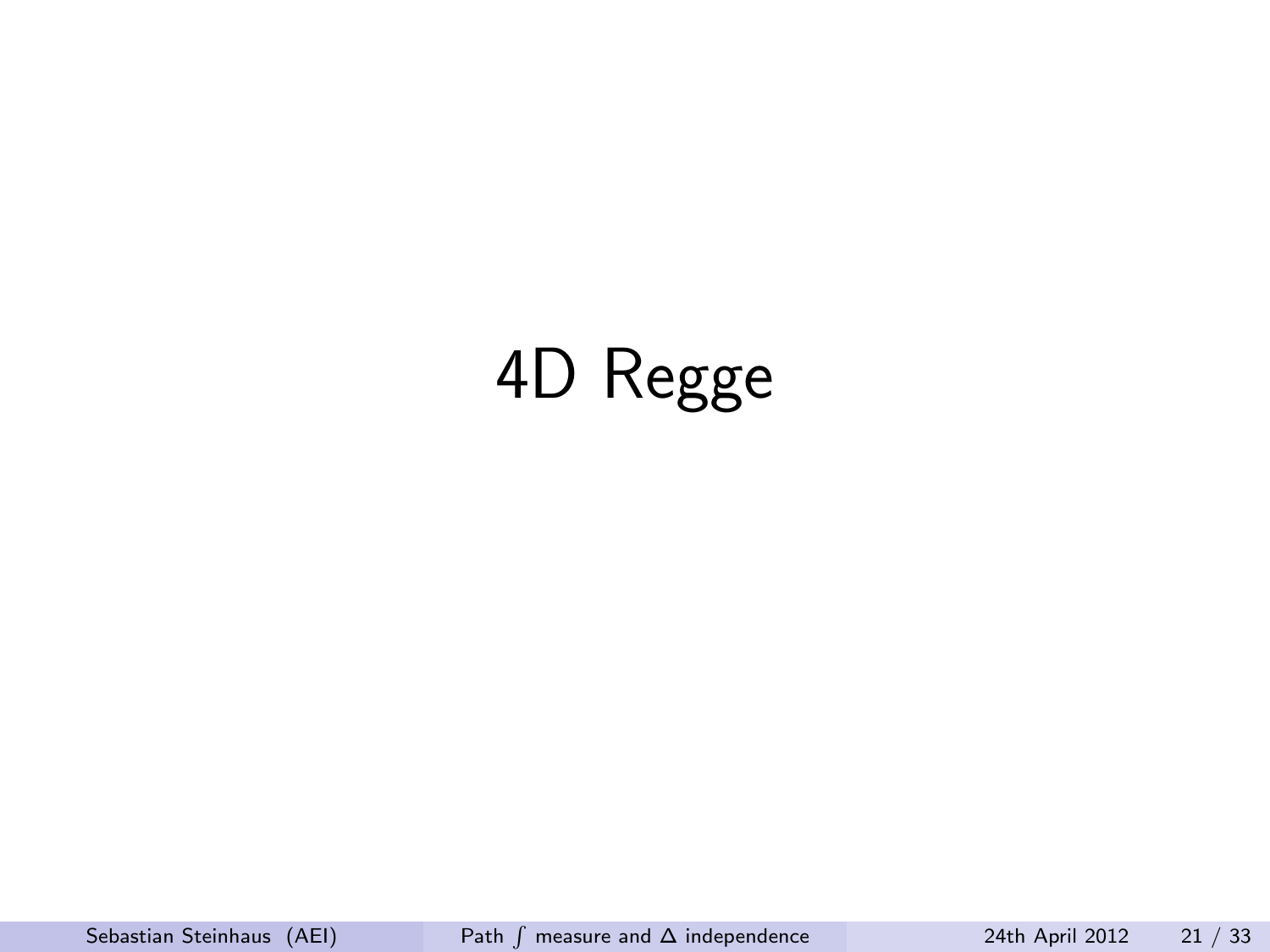The situation in 4D is more complicated:

$$
\frac{\partial^2 S}{\partial l_e \partial l_{e'}} = -\sum_h \frac{\partial A_h}{\partial l_{e'}} \frac{\partial \omega_h}{\partial l_e} - \sum_{h \subset \text{bulk}} \frac{\partial^2 A_h}{\partial l_e \partial l_{e'}} \omega_h^{(\text{bulk})} - \sum_{h \subset \text{bdry}} \frac{\partial^2 A_h}{\partial l_e \partial l_{e'}} \omega_h^{(\text{bdry})}
$$
(20)  
The calculation for  $\frac{\partial \omega_h}{\partial l_e}$  (restricted to the case  $\omega_h^{(\text{bulk})} = 0$ ) is completely analogous to the 3D case.

Amazingly, the result for the Hessian is almost identical to the 3D case as well!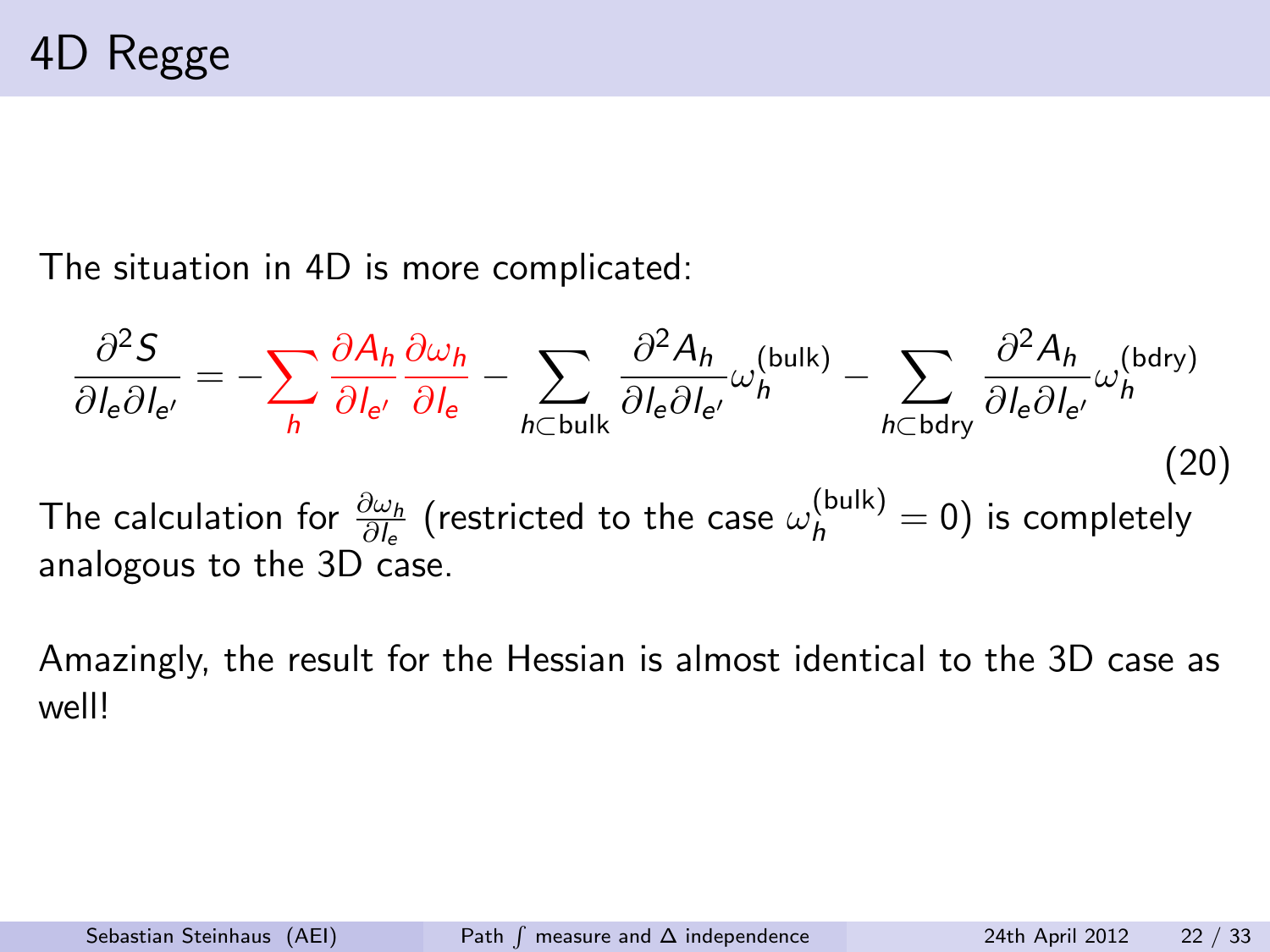# 4-2 Pachner move



- One dynamical edge (01).
- 4 bulk triangles (that contain (01)).  $\omega_h^{(\text{bulk})}=0$  is a solution to the Regge equation, but then  $\mathit{l}_{01}^{(0)}$  uniquely determined.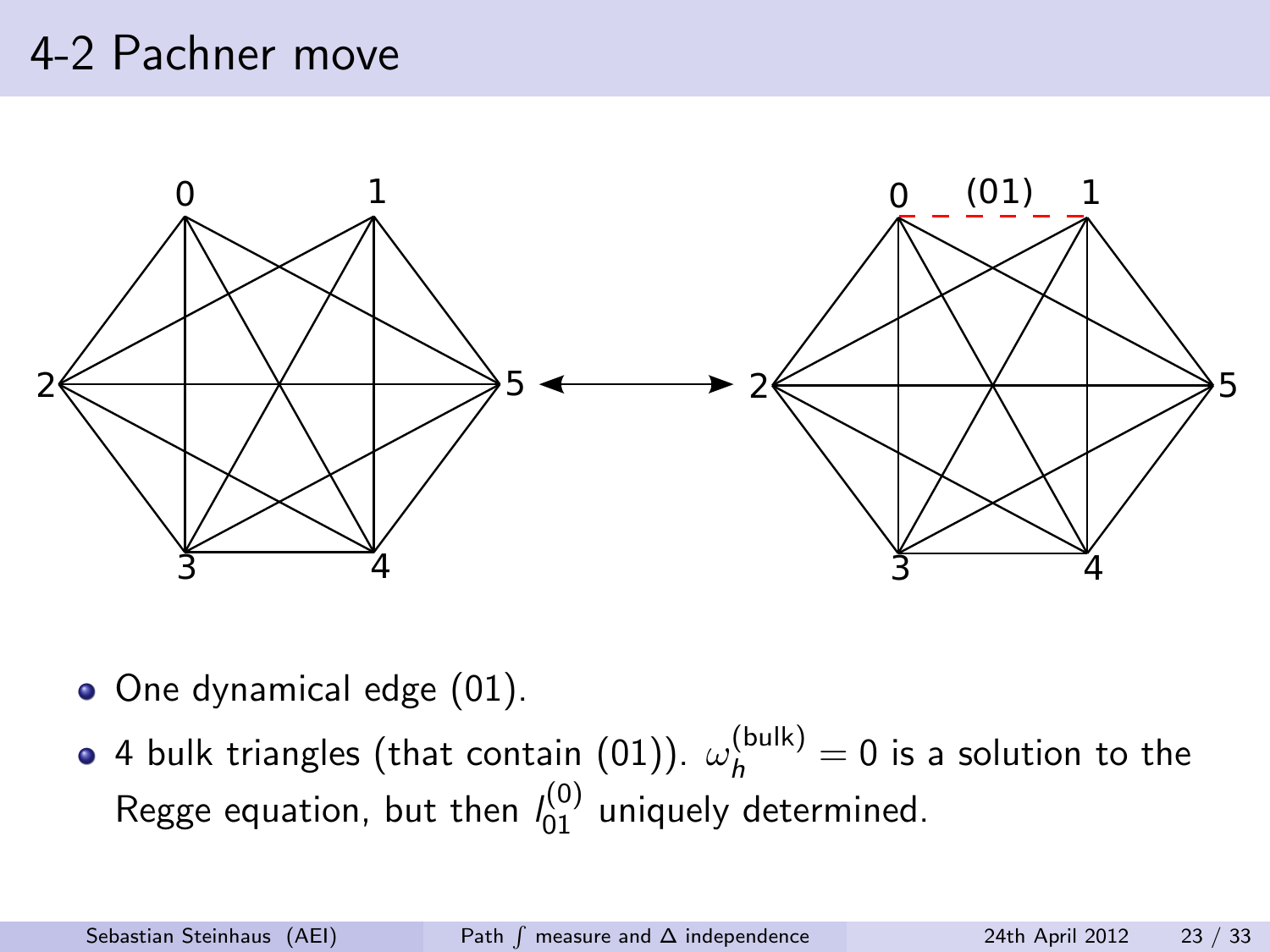# 5-1 Pachner move



• 5 dynamical edges,  $(0i)$ , for  $i = 1, \ldots, 5$  and 4 gauge degrees of freedom.

As in 3D,  $H_{(0)}^{(5)}$  $\binom{(3)}{(0i),(0i)}$  has wrong sign, conformal mode problem.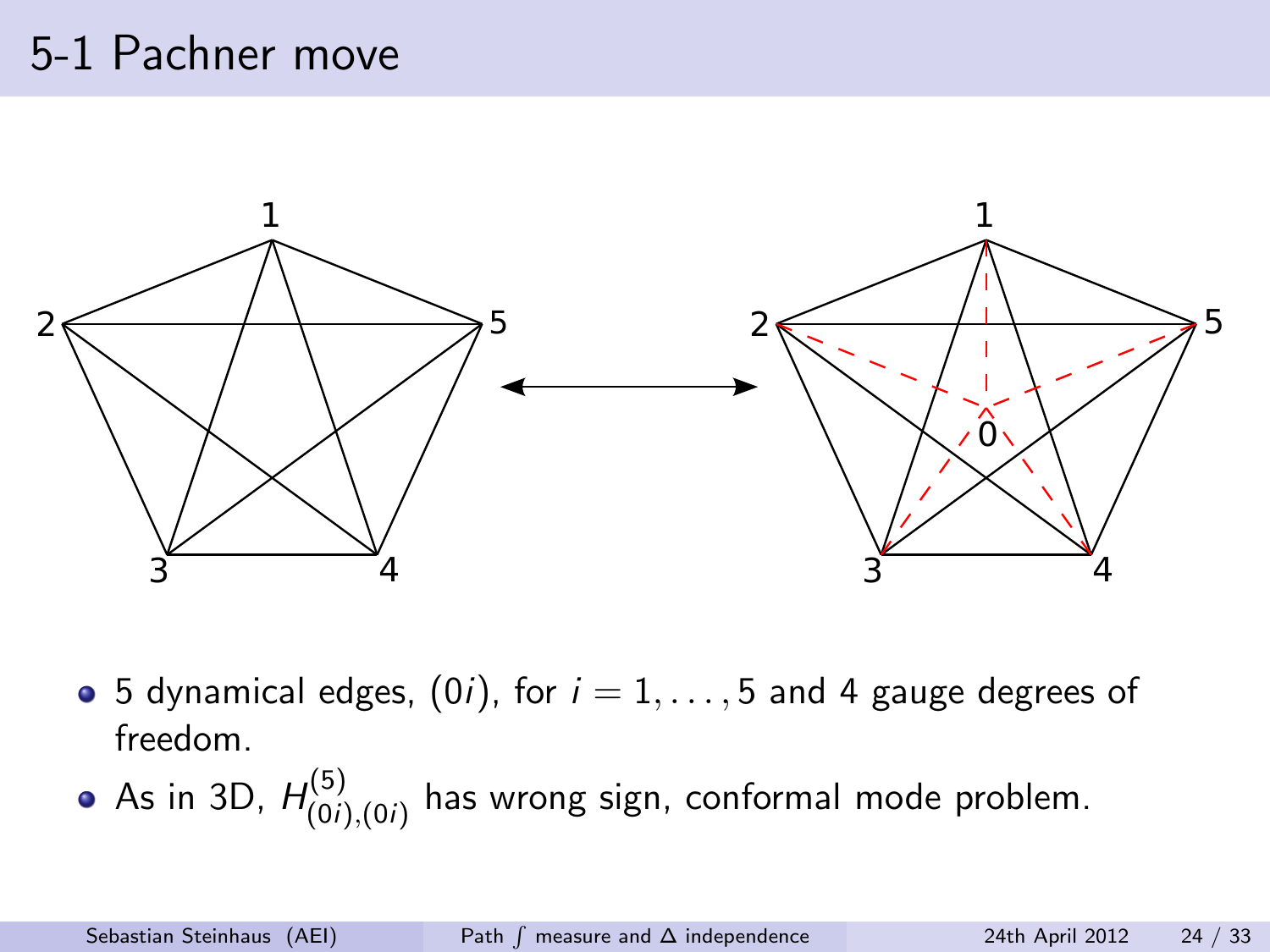### Results for  $s - t$  Pachner move,  $s > t$

• The Hessian is given by:

$$
H_{(op),(mn)}^{(s)} = H_{(op),(mn)}^{(t)} + (\pm 1) D \frac{l_{op} I_{mn}}{96} \frac{V_{\bar{o}} V_{\bar{p}} V_{\bar{n}} V_{\bar{n}}}{\prod_{I} V_{\bar{I}}}
$$
 (21)

where  $D$  is a nonlocal factor:

$$
D_{op}^{(s)} = \sum_{k \neq o,p} (\pm 1) V_{\bar{k}} \left( l_{ok}^2 + l_{pk}^2 - l_{op}^2 \right) \quad . \tag{22}
$$

- Action is invariant under Pachner moves.
- To make the path integral as invariant as possible:

$$
\mu(I) = \frac{\prod_{e} \frac{l_e}{\sqrt{192\pi}}}{\prod_{\Delta} \sqrt{V_{\Delta}}} \tag{23}
$$

 $\bullet$  It is not clear whether to assign D to a vertex or an edge!

Sebastian Steinhaus (AEI)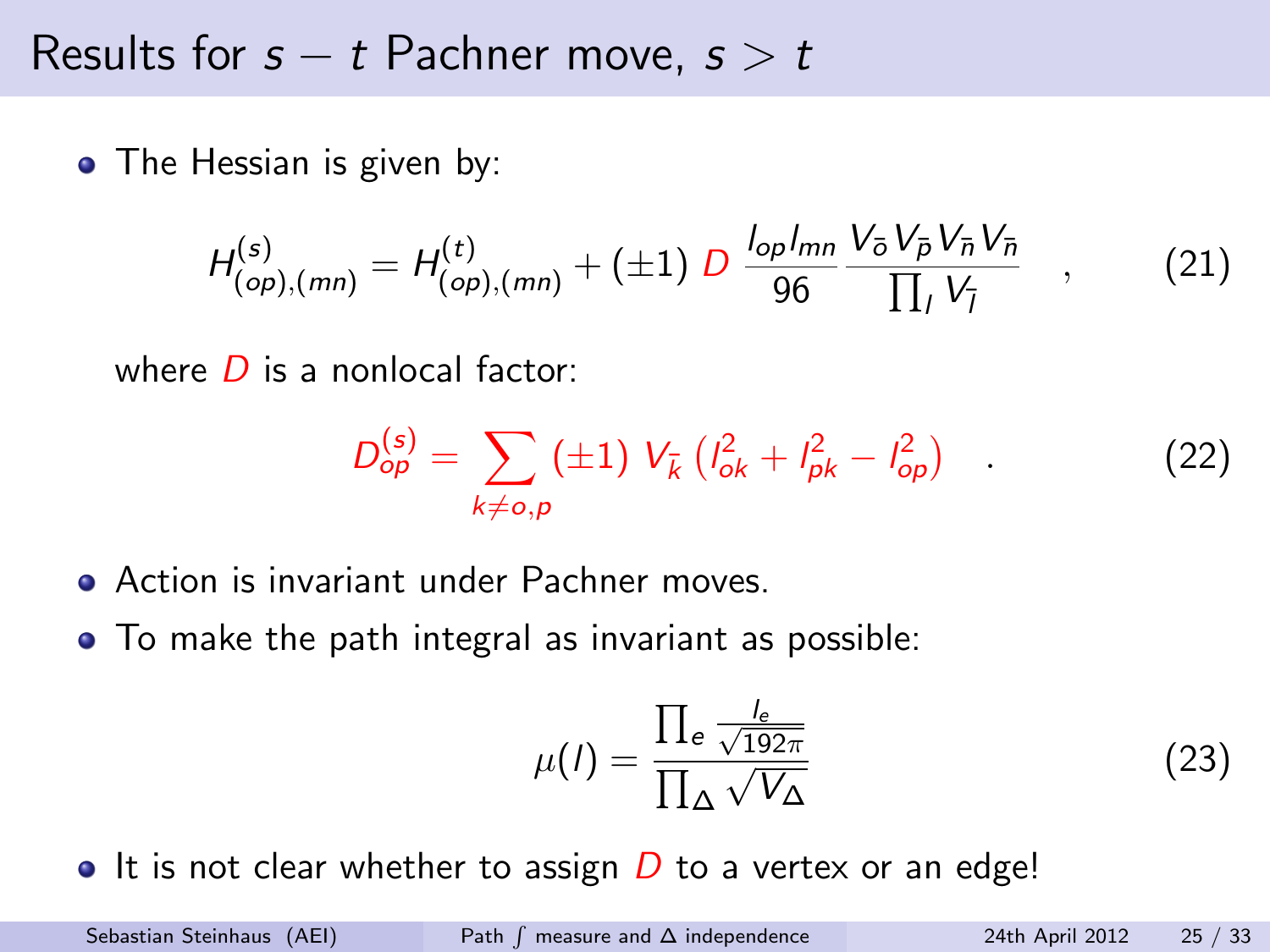The action for a massless scalar field on a triangulation is given by:

$$
S = \sum_{e} \left( \phi_{s(e)} - \phi_{t(e)} \right)^2 \left( \cot(\alpha_1^{(\text{opp})}) + \cot(\alpha_2^{(\text{opp})}) \right) \tag{24}
$$

- Action is invariant under 3-1 move, not 2-2 move.
- Gaussian integration gives a factor:

$$
\left(\frac{l_{12}^2}{A_3} + \frac{l_{13}^2}{A_2} + \frac{l_{23}^2}{A_1}\right)^{\frac{1}{2}}
$$
 (25)

How to assign nonlocal factor to geometrical quantities?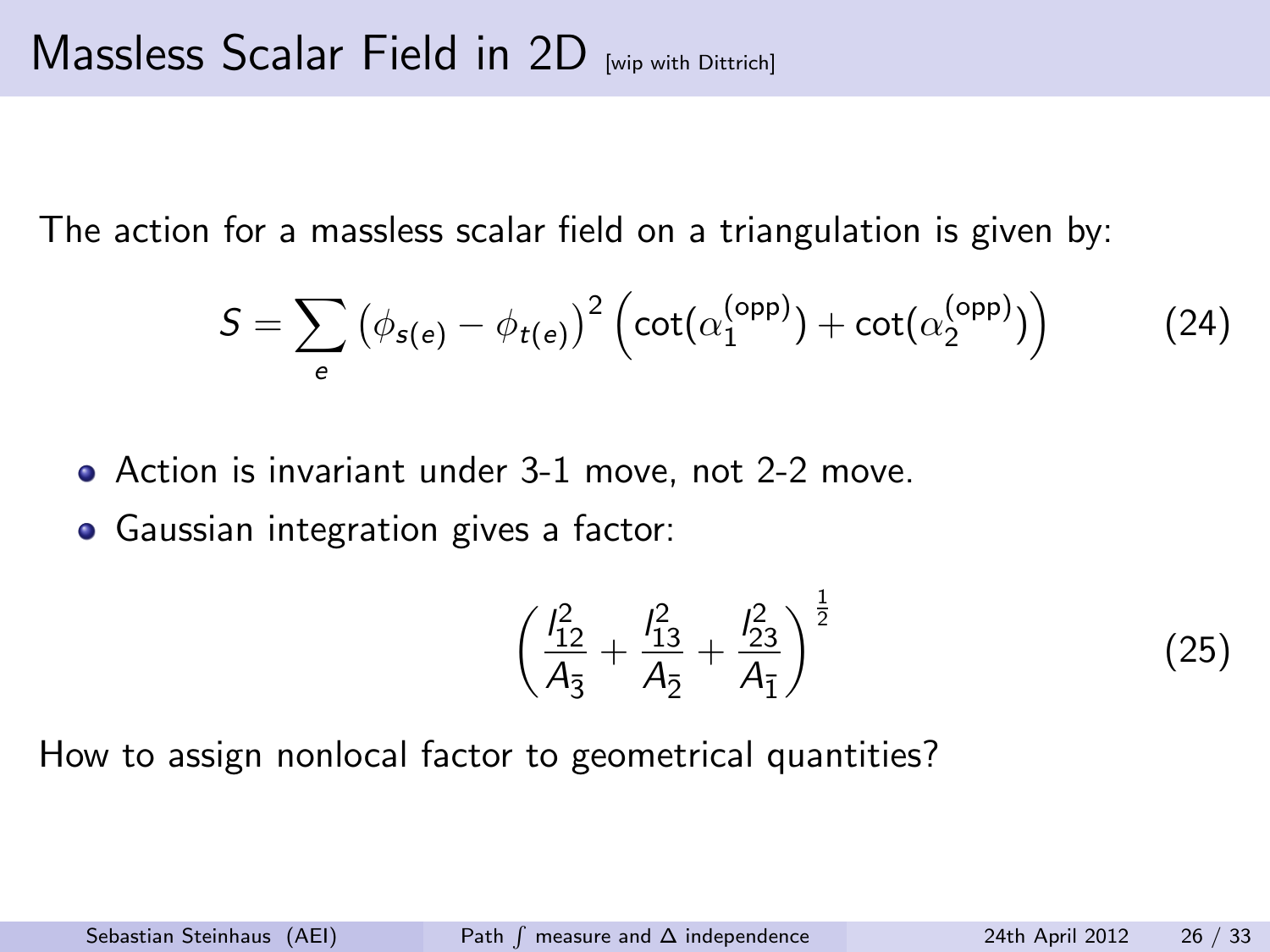# 3-3 move



- Only boundary edges, no dynamical edge.
- The configuration is only determined by the triangle shared by all 4-simplices (green).
- <span id="page-26-0"></span>• Boundary configuration might describe curvature.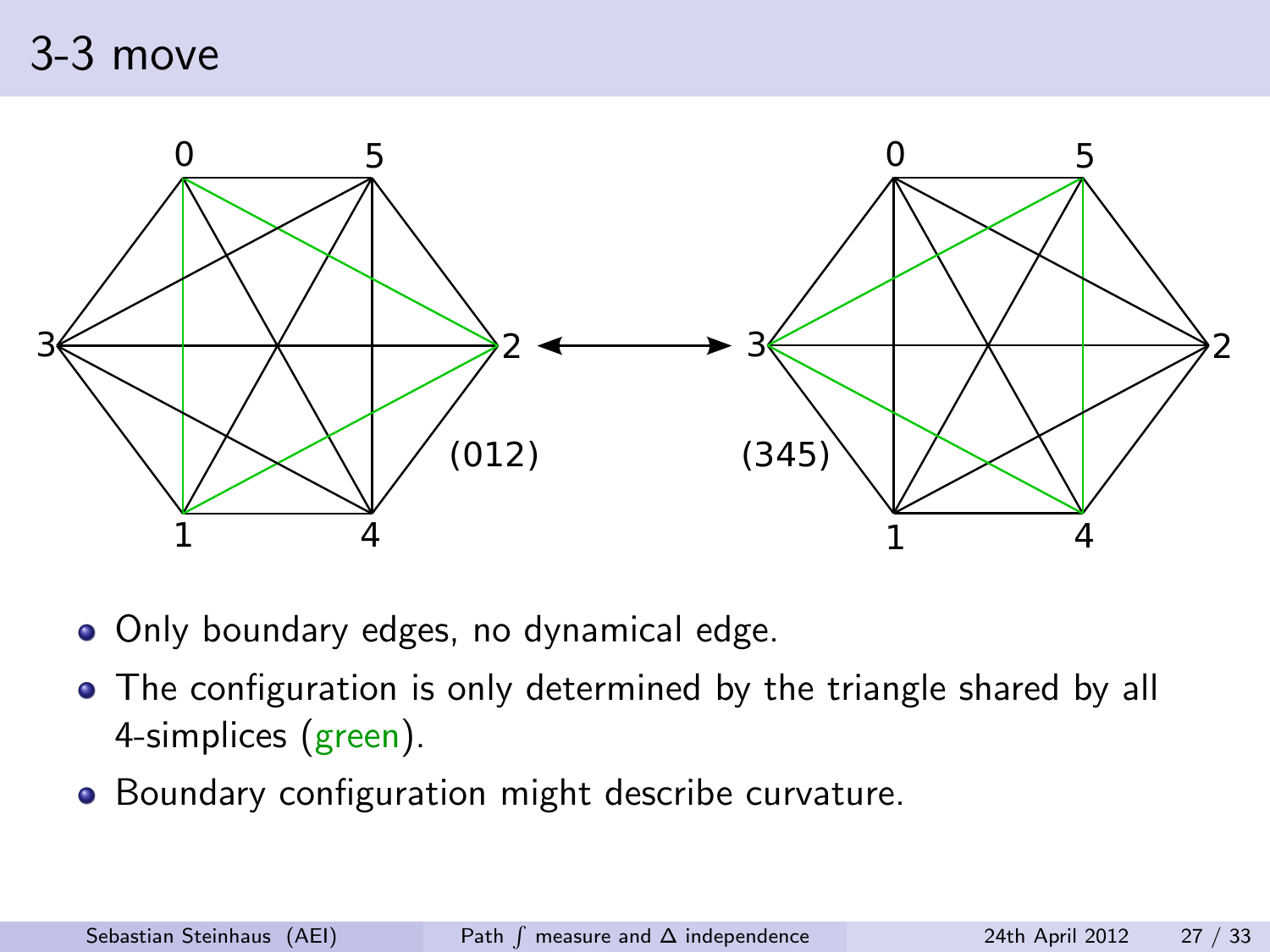## Results for the 3-3 move

**• For the Hessian matrix one obtains:** 

$$
H_{(op),(mn)}^{(012)} - H_{(op),(mn)}^{(345)} = (\pm 1) D^{(012)} \frac{l_{op} I_{mn}}{96} \frac{V_{\bar{o}} V_{\bar{p}} V_{\bar{m}} V_{\bar{n}}}{\prod_{I} V_{\bar{I}}} , \qquad (26)
$$

where  $D^{(012)}=-D^{(345)}\neq 0$  in general.

# Regge action is not invariant under the  $3 - 3$  move.

**•** The measure

$$
\mu(I) = \frac{\prod_{e} \frac{l_e}{\sqrt{192\pi}}}{\prod_{\Delta} \sqrt{V_{\Delta}}} \tag{27}
$$

is only invariant if

$$
V_{\bar{0}}V_{\bar{1}}V_{\bar{2}}=V_{\bar{3}}V_{\bar{4}}V_{\bar{5}}\quad .\tag{28}
$$

Sebastian Steinhaus (AEI)

Path  $\int$  measure and  $\Delta$  independence 24th April 2012 28 / 33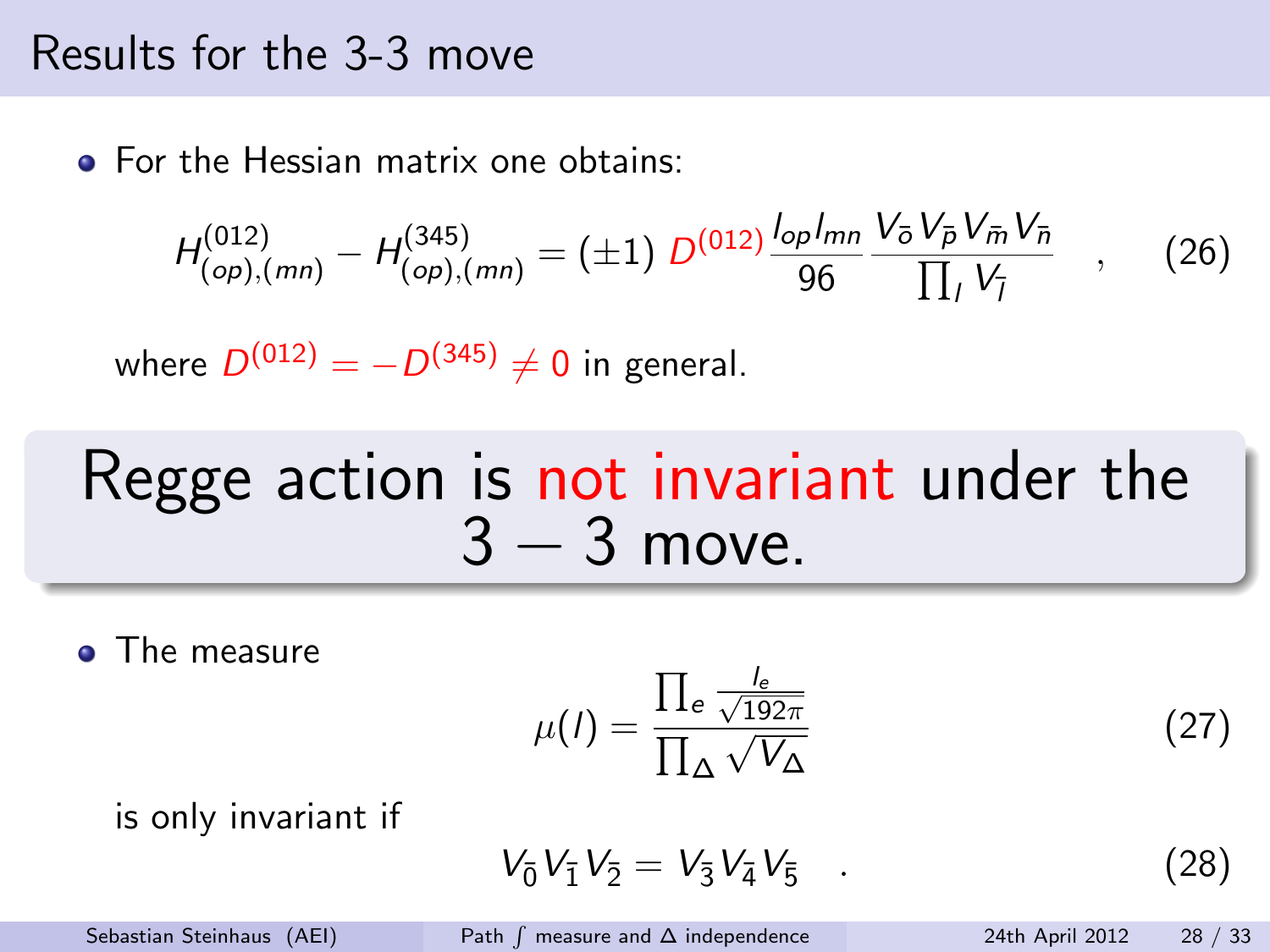# Summary 4D Regge

• The Hessian is given by the following form:

$$
H_{(op),(mn)}^{(s)} = H_{(op),(mn)}^{(t)} + (\pm 1) D \frac{I_{op} I_{mn}}{96} \frac{V_{\bar{o}} V_{\bar{p}} V_{\bar{m}} V_{\bar{n}}}{\prod_{I} V_{\bar{I}}} , \qquad (29)
$$

where  $D$  is a nonlocal factor.

- Action is invariant for 4-2 and 5-1 move, not for 3-3 move.
- $\bullet$  The measure (up to factors of D) is given by:

$$
\mu(I) = \frac{\prod_{e} \frac{I_e}{\sqrt{192\pi}}}{\prod_{\Delta} \sqrt{V_{\Delta}}} \quad . \tag{30}
$$

 $\bullet$  Up to the nonlocal factor D, action and measure are invariant for the  $4 - 2$  and  $5 - 1$  move. Neither is invariant (in general) for the  $3 - 3$ move.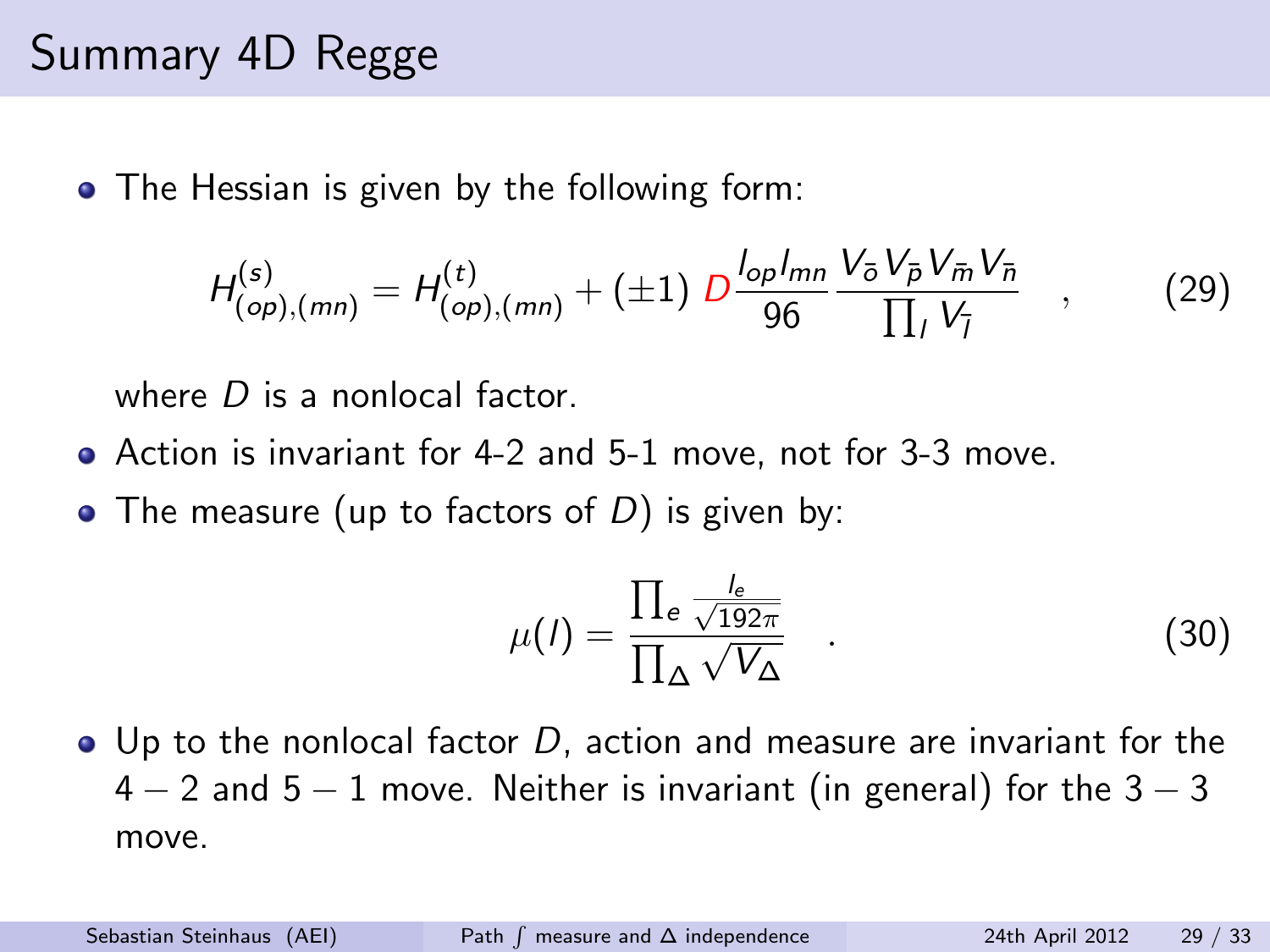# <span id="page-29-0"></span>Conclusion and Outlook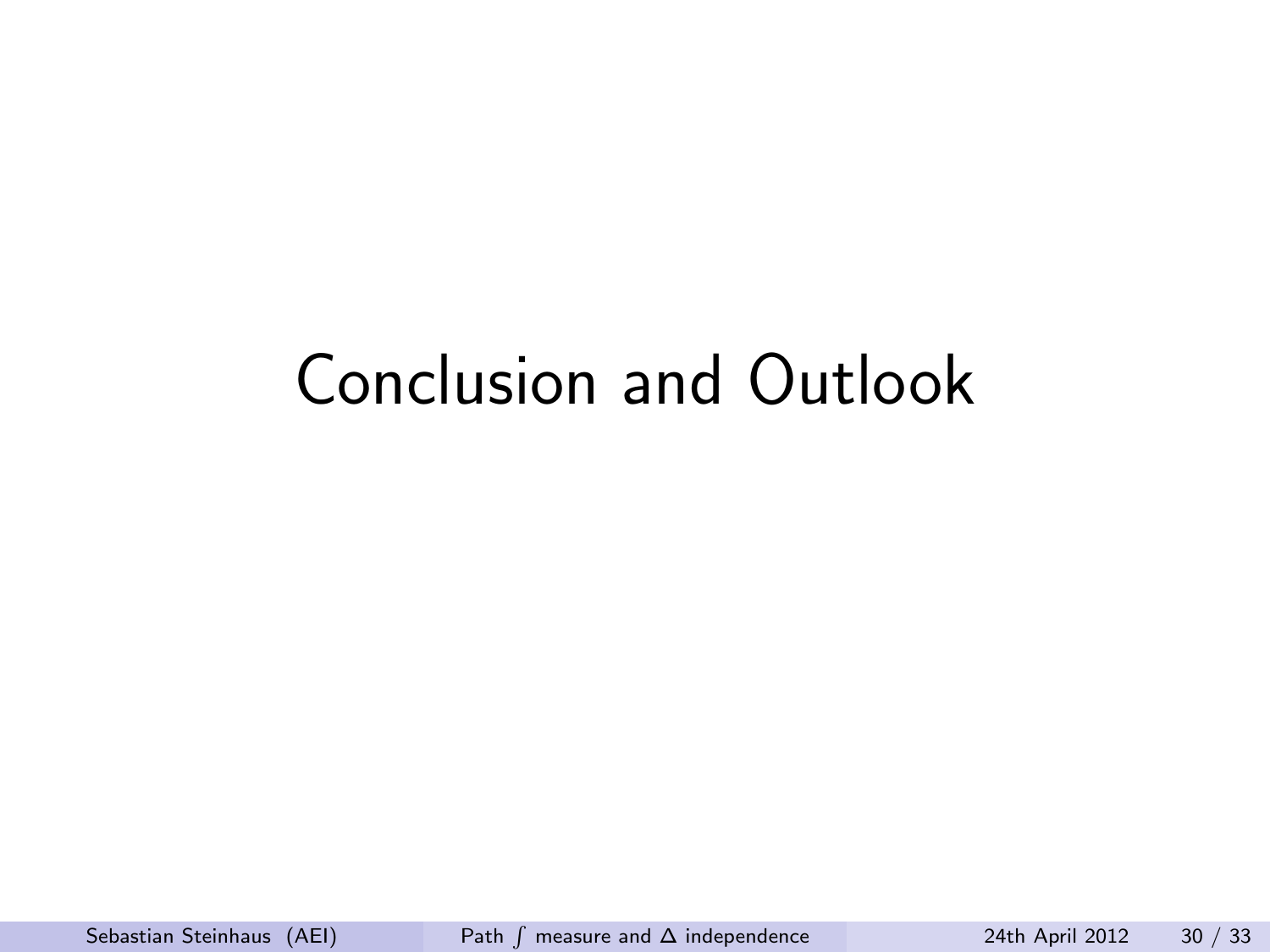# Summary

- Goal: Triangulation independent path integral for Regge, linearised around flat background solution.
- Using the condition  $\omega^{\text{(bulk)}}=0$ , we derived the Hessian in terms of geometrical quantities:

$$
H_{(op),(mn)}^{(s)} = H_{(op),(mn)}^{(t)} + (\pm 1) D \frac{l_{op} I_{mn}}{\text{const.}} \frac{V_{\bar{o}} V_{\bar{p}} V_{\bar{m}} V_{\bar{n}}}{\prod_{l} V_{\bar{l}}} \quad , \tag{31}
$$

where  $D = 1$  in 3D. In 4D, D is a nonlocal factor.

- The linearised Regge action is invariant for all Pachner moves with exception of the  $3 - 3$  Pachner move in 4D.
- The (as) invariant (as possible) measure is given by:

$$
\mu(I) = \frac{\prod_{e} \frac{I_e}{\sqrt{2 \cdot \text{const.}\pi}}}{\prod_{\sigma^{(D)}} \sqrt{V_{\sigma^{(D)}}}}
$$
(32)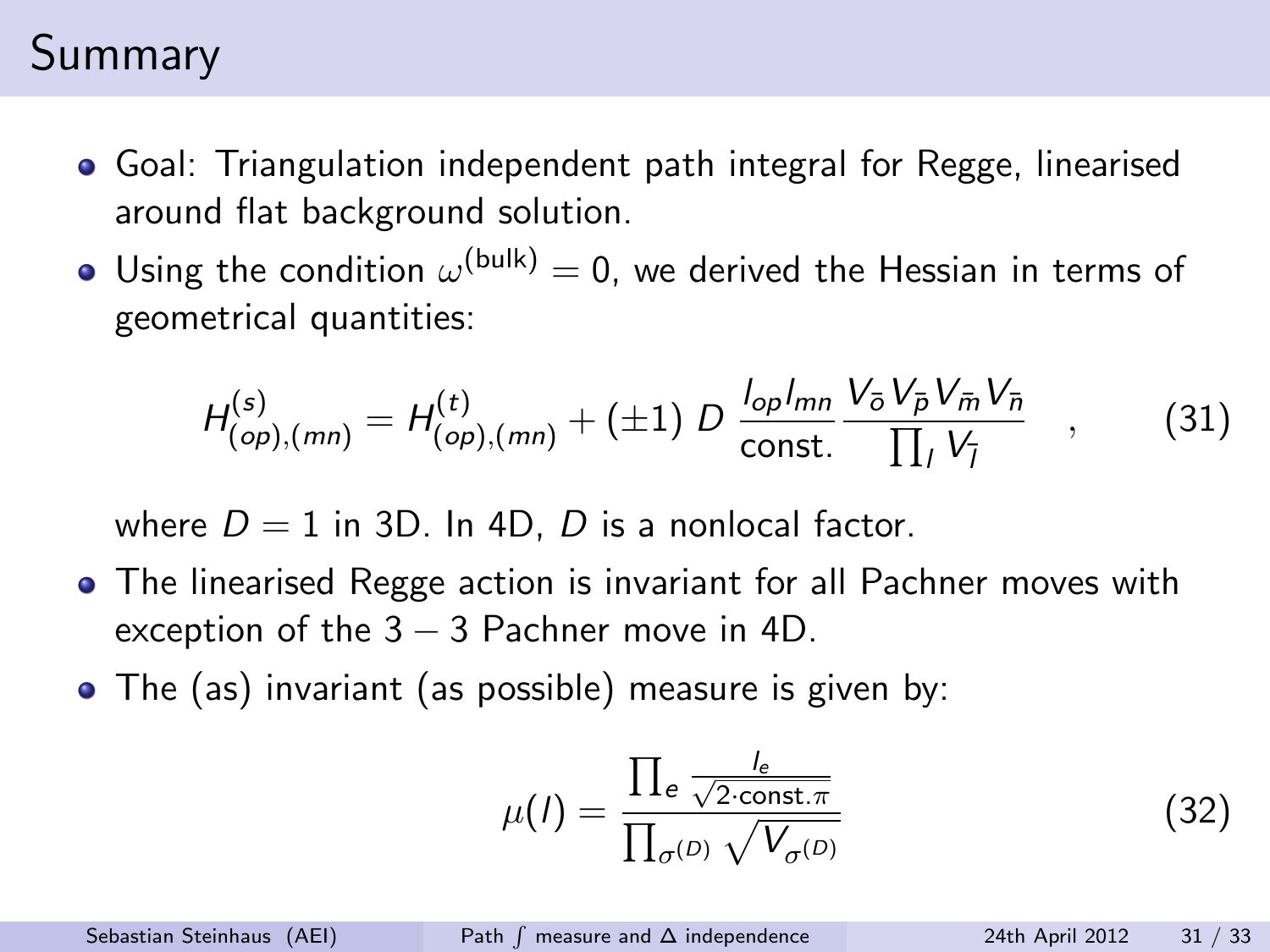# Conclusion

- 3D (linearised) Regge gravity:
	- Triangulation independent (topological theory)
	- Measure similar to spin foam asymptotics although just linearised theory!
- 4D (linearised) Regge gravity:
	- Nonlocal, but local part of path integral similar to 3D gravity.  $\rightarrow$  provide interpretation for spin foams in 4D.
	- Not invariant under all Pachner moves
	- Regge action not invariant under  $3 3$  move.
- **•** Triangulation independence fixes ambiguities.
- Vertex translation symmetry  $\leftrightarrow$  triangulation independence